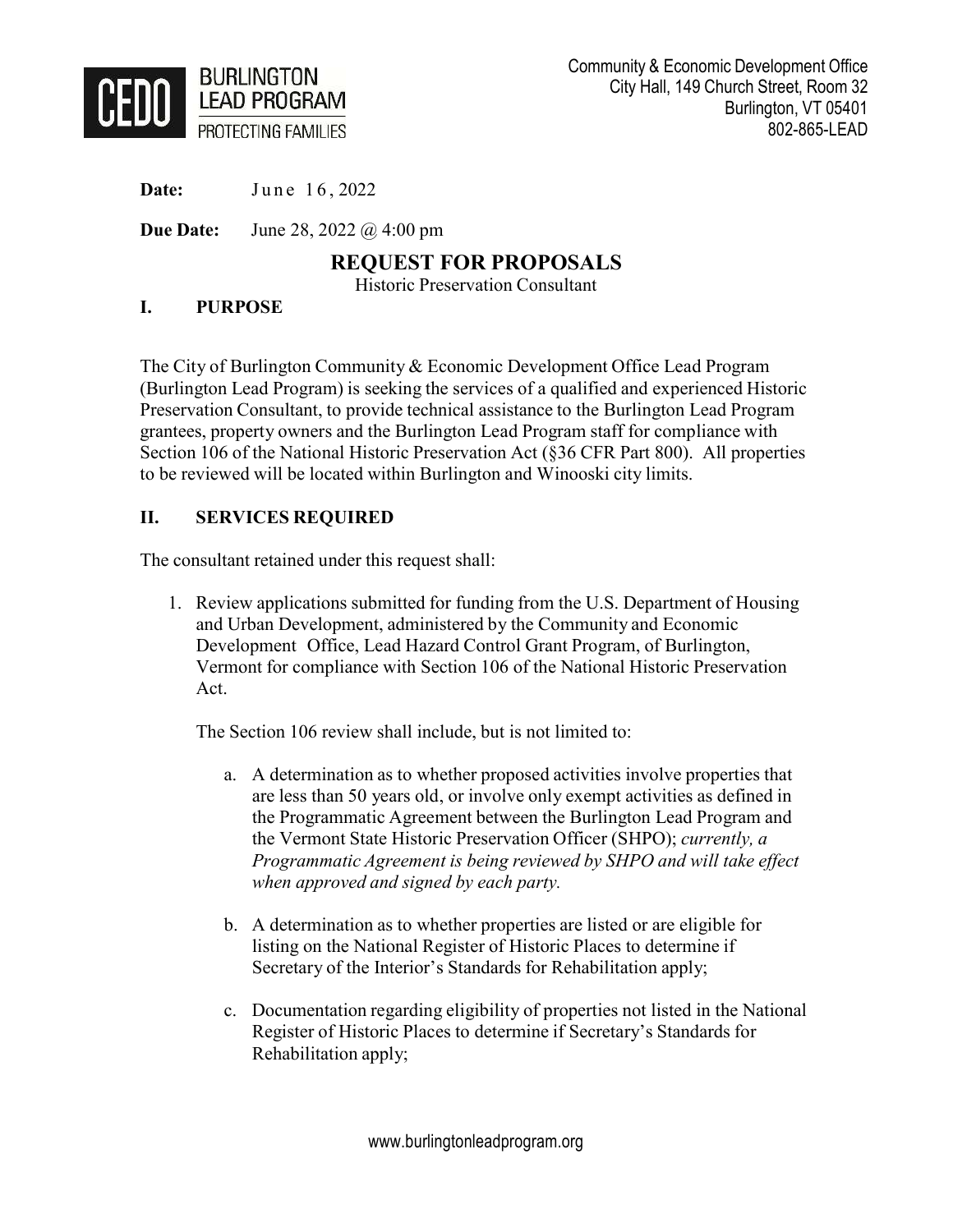- d. Preparation of recommendations to the State Historic Preservation Officer (SHPO) when it has been determined that proposed activities cannot meet with the Secretary's Standards, as well as overseeing recommended mitigation measures when necessary;
- e. Consultation with the SHPO for projects involving potential disturbance of archeological properties;
- f. Submission and maintenance of correspondence and documentation to the National Advisory Council, Burlington Lead Program, and/or SHPO, as required, regarding the project's compliance with the provisions of Section 106 of the National Historic Preservation Act.
	- i. Review of project's will involve examination of all relevant application materials submitted to the Burlington Lead Program; field visits to project sites; documentation of findings; and property-related research and/or interviews, as necessary.
	- ii. All reviews shall be completed consistent with the provisions of the Programmatic Agreement between the Burlington Lead Program and Vermont Division of Historic Preservation.
- 2. Provide technical assistance and preliminary reviews of projects that grantees are considering submitting to Burlington Lead Program for HUD funding.
- 3. Work with the Burlington Lead Program staff to identify and resolve potential conflicts between preservation of historic properties, the development and maintenance of perpetually affordable housing, and public health issues related to lead poisoning.
- 4. Provide technical assistance to grantees and Burlington Lead Program staff regarding general and project specific historic preservation issues.
- 5. Conduct training workshops for grantees and Burlington Lead Program staff when requested.

# **III. PERIOD OF CONTRACT**

The contract period between the Burlington Lead Program and Historic Preservation Consultant will begin when awarded contract is signed and will continue until the HUD grant expires in July, 2024. Contract may be extended through the 90 day close-out period if needed and agreed to by both parties. Consultant must be available on a schedule that allows for effective and timely interaction with CEDO Lead Program grantees and staff. An agreement between two individual consultants and the Burlington Lead Program may be created to meet the Lead Program timeframes and the availability of the consultants.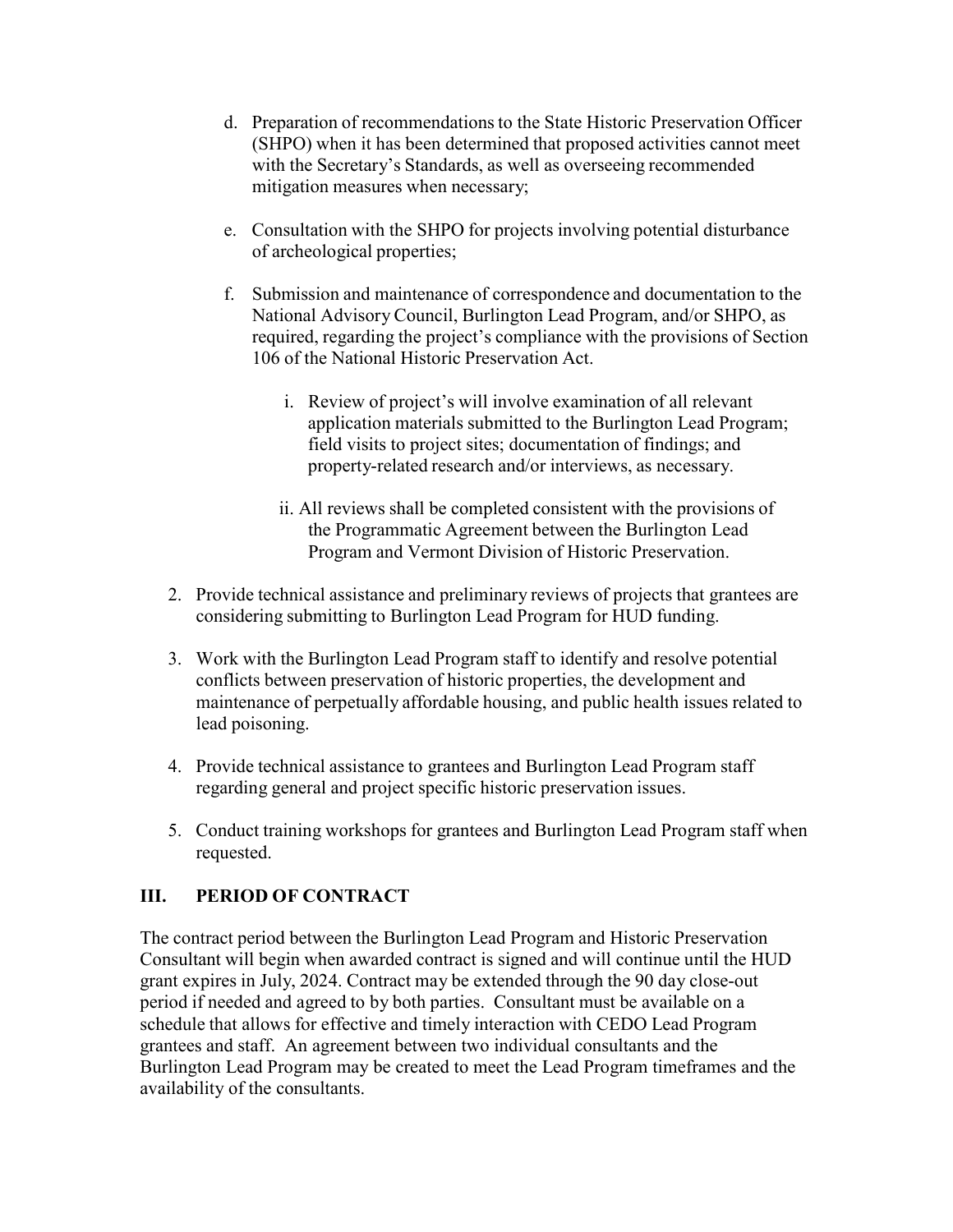#### **IV. PAYMENT**

Consultant will not be an employee of the City of Burlington, the Community and Economic Development Office, or the Burlington Lead Program, and benefits will not be provided. The consultant will be retained and paid per project.

#### **V. QUALIFICATIONS**

CEDO Lead Program is seeking the services of a Historic Preservation Consultant with the following qualifications.

- 1. A master's degree in Historic Preservation or closely related field with emphasis in historic preservation; or a B.A. in a related field with at least two years of fulltime experience.
- 2. Meets professional standards for architectural history as outlined in 36 CFR 61.
- 3. Clear understanding of how to interpret and apply the Secretary of the Interior's Standards for Rehabilitation.
- 4. Significant experience applying the Secretary's Standard to housing rehabilitation projects, as a project reviewer or developer.
- 5. Ability to identify potential archeological concerns in projects.
- 6. A clear understanding of how to interpret and apply the National Register of Historic Places criteria.
- 7. Background in the development and/or rehabilitation of affordable housing; experience with non-profit housing providers is especially helpful.
- 8. Excellent interpersonal, writing and organizational skills.
- 9. Ability to work well independently.
- 10. Ability to travel to job sites and inspect project buildings, when required.
- 11. Must possess own means of transportation.
- 12. Must possess and have the ability to use a 35 mm digital camera.
- 13. Regular availability throughout the term of this contract.
- 14. Knowledge of lead paint abatement, energy conservation, and accessibility issues as they relate to the development of affordable housing preferred.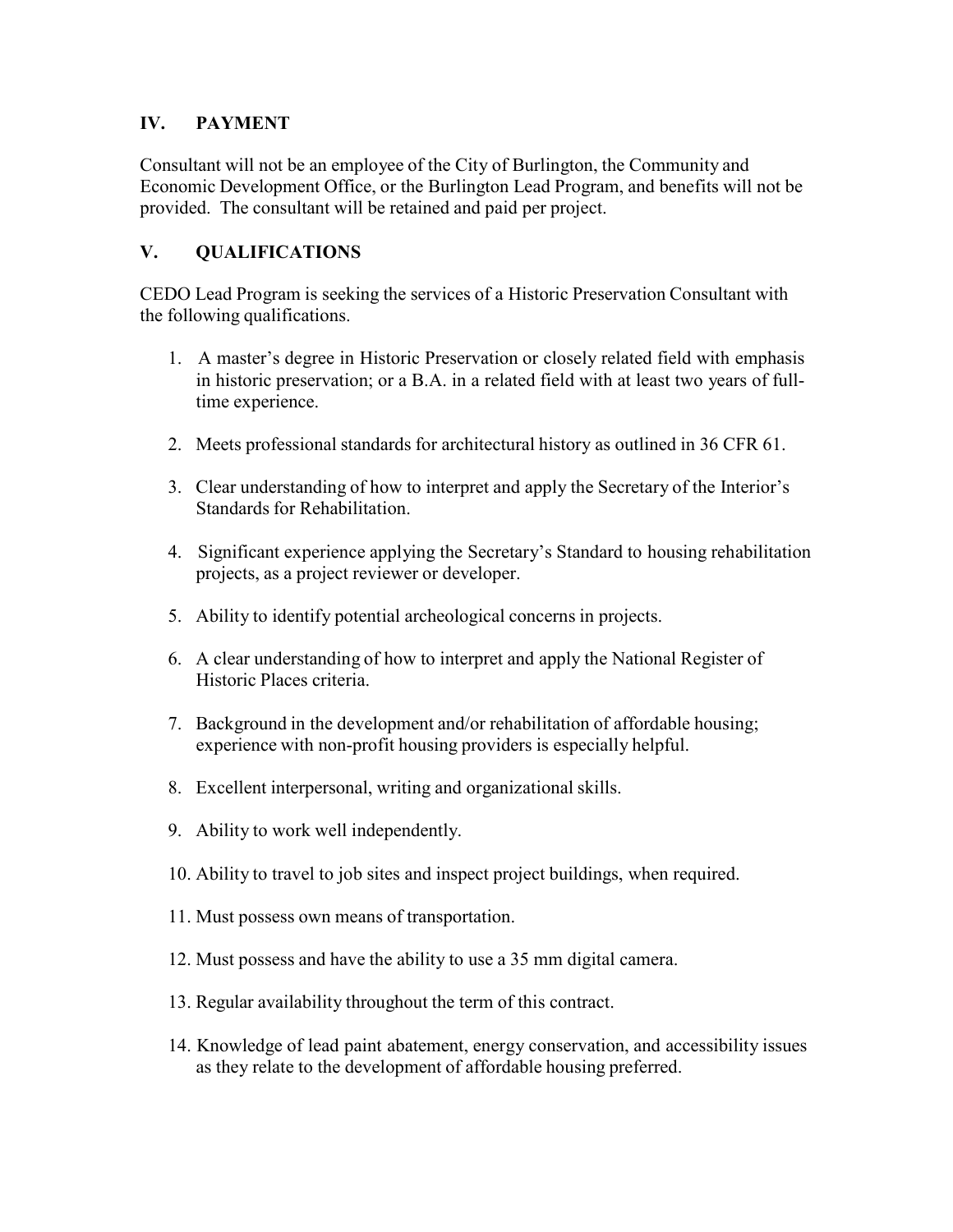#### **VI. PROPOSAL CONTENT**

The proposal should include the following:

- 1. Cover letter and resume detailing experience and qualifications.
- 2. Availability during the term of the contract.
- 3. Rates that will be applied on a per project basis for activities that include only "standard treatments." The Burlington Lead Program standard treatments include: replacement of double-hung wood windows with all wood sash replacement kits with simulated divided lite (where applicable), muntin size and configuration to match existing; stripping contact areas at doors and door jambs; stripping window sills; covering floors and stairs; interior paint stabilization; exterior paint stabilization and painting; and or exempt activities as defined in the Programmatic Agreement.

 a. Please note, most projects do not require a site visit to be completed by the consultant. Photographs of all windows that are to be replaced will be provided by the Burlington Lead Program staff as well as photographs of the exterior.

b. The work to be completed typically performed remotely with no site visits. Site visits are required on occasion.

- 4. Hourly and mileage rate for projects that include activities that are not listed in the "standard treatments," above.
- 5. Complete Section 3 certification form (see attached).
- 6. Any other information the consultant believes would assist the Burlington Lead Program in its evaluation.

# **VII. CRITERIA FOR EVALUATION OF PROPOSAL**

All proposals submitted will be evaluated accorded to the following criteria:

- a. Qualifications of the consultant.
- b. Rates.
- c. Availability throughout the term of the contract to complete reviews in a timely manner (i.e., 2 weeks or less for "standard treatments").
- d. Ability to comply with applicable City of Burlington ordinances, specific mention:

 Livable Wage Ordinance: In the event a work assignment exceeds \$15,000, or when combined with other contracts within the last 12 months exceeds \$15,000, the consultant will be required to comply with the Burlington Livable Wage Ordinance and shall provide the required certification attesting to compliance with the ordinance.

 Non-Outsourcing Ordinance: In the event that contract amounts exceed \$50,000, consultants will be required to comply with the Burlington Non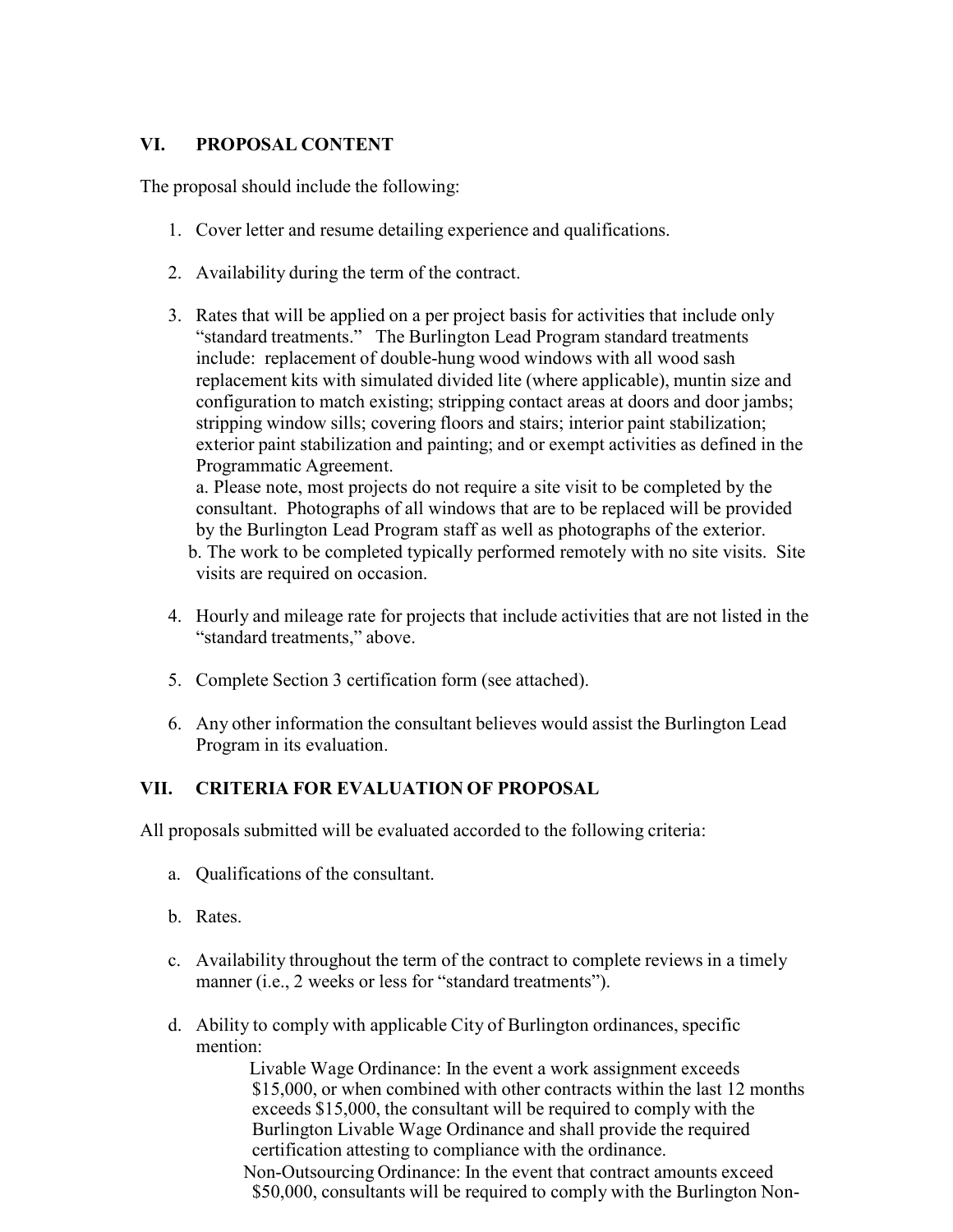Outsourcing Ordinance, and shall provide the required certification attesting to compliance with this ordinance as a condition of executing the contract.

 Union Deterrence Ordinance: In the event that contract amounts exceed \$15,000, consultants will be required to comply with the Burlington Union Deterrence Ordinance and shall provide the required certification attesting to compliance with this ordinance as a condition of executing the contract.

More information can be found at:

https://www.codepublishing.com/VT/Burlington/html/Burlington21/Burlington2106.html https://www.codepublishing.com/VT/Burlington/?Burlington21/Burlington2107.html https://www.codepublishing.com/VT/Burlington/?Burlington21/Burlington2108.html

Consultants should submit their proposals by e-mail, no later than the due date to:

**Margaret Williams Lead Program Manager** mwilliams@burlingtonvt.gov

Please feel free to contact me with any questions at **(802)846-0149** or mwilliams@burlingtonvt.gov

*Section 3 businesses and disadvantaged business enterprises (DBE) are encouraged to apply.*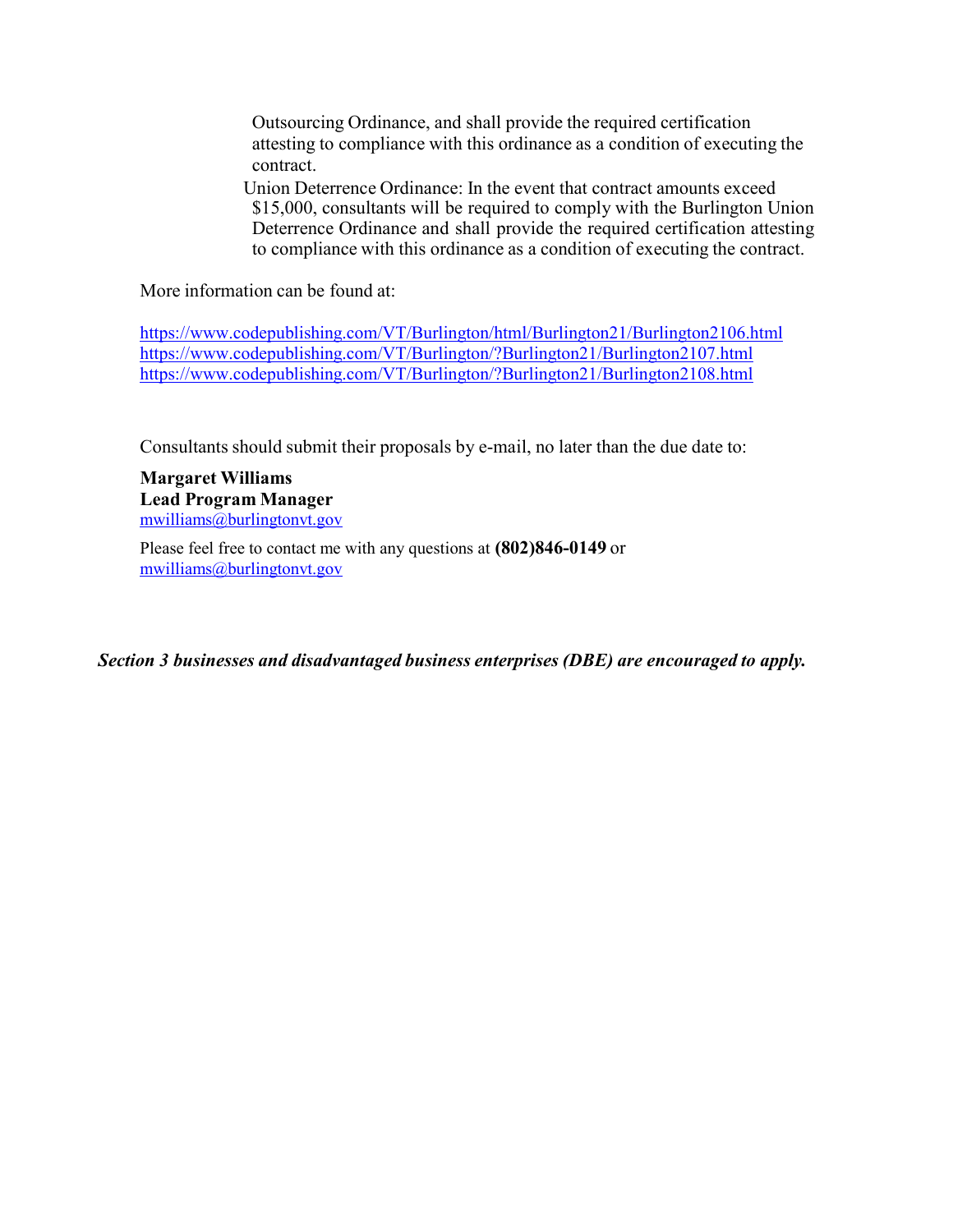# **CONTRACTOR CERTIFICATION- For All Building & Non-Building Trades**

| Burlington MSA (Chittenden, Franklin and Grand Isle Counties) includes:<br>Burlington,<br>South<br>Burlington, Williston, Winooski, Colchester, Essex, Hinesburg, Huntington, Jericho, Milton, Richmond,<br>St. George, Sheldon Westford, Underhill, Charlotte, Bolton, Bakersfield, Berkshire, Enosburg, Fairfax,<br>Fairfield, Fletcher, Franklin, Georgia, Highgate, Montgomery, Richford, St. Albans, Swanton, Sheldon,<br>Alburg, Grand Isle, Isle La Motte, N. Hero, S. Hero |                                                                                                                                                               |    |                                                  |  |  |  |
|------------------------------------------------------------------------------------------------------------------------------------------------------------------------------------------------------------------------------------------------------------------------------------------------------------------------------------------------------------------------------------------------------------------------------------------------------------------------------------|---------------------------------------------------------------------------------------------------------------------------------------------------------------|----|--------------------------------------------------|--|--|--|
| PROGRAM OR PROJECT:                                                                                                                                                                                                                                                                                                                                                                                                                                                                |                                                                                                                                                               |    |                                                  |  |  |  |
| <b>CONTRACT:</b>                                                                                                                                                                                                                                                                                                                                                                                                                                                                   |                                                                                                                                                               |    |                                                  |  |  |  |
| <b>CONTRACT AMOUNT:</b>                                                                                                                                                                                                                                                                                                                                                                                                                                                            |                                                                                                                                                               |    | CONTRACT PERIOD:                                 |  |  |  |
|                                                                                                                                                                                                                                                                                                                                                                                                                                                                                    |                                                                                                                                                               |    | <b>CERTIFICATION OF MBE/WBE/SECTION 3 STATUS</b> |  |  |  |
| Name of Business or Company:                                                                                                                                                                                                                                                                                                                                                                                                                                                       |                                                                                                                                                               |    |                                                  |  |  |  |
| <b>Minority Owned Business:</b>                                                                                                                                                                                                                                                                                                                                                                                                                                                    | Yes                                                                                                                                                           | No | (See page 2 for definition.)                     |  |  |  |
| <b>Woman Owned Business:</b><br>Yes                                                                                                                                                                                                                                                                                                                                                                                                                                                |                                                                                                                                                               | No | (See page 2 for definition.)                     |  |  |  |
| I hereby certify that:                                                                                                                                                                                                                                                                                                                                                                                                                                                             |                                                                                                                                                               |    |                                                  |  |  |  |
| I am a Section 3 business, because:                                                                                                                                                                                                                                                                                                                                                                                                                                                |                                                                                                                                                               |    |                                                  |  |  |  |
|                                                                                                                                                                                                                                                                                                                                                                                                                                                                                    | At least 51% of the business is owned and controlled by low or very low-income<br>persons; OR                                                                 |    |                                                  |  |  |  |
|                                                                                                                                                                                                                                                                                                                                                                                                                                                                                    | at least 51% of the business is owned and controlled by current public housing<br>residents or residents who currently live in Section 8-assisted housing; OR |    |                                                  |  |  |  |
|                                                                                                                                                                                                                                                                                                                                                                                                                                                                                    | Over 75% of the labor hours performed by the business over the prior three-month<br>period are performed by Section 3 Workers (refer to definition on Page 3) |    |                                                  |  |  |  |
| I am not a Section 3 business.                                                                                                                                                                                                                                                                                                                                                                                                                                                     |                                                                                                                                                               |    |                                                  |  |  |  |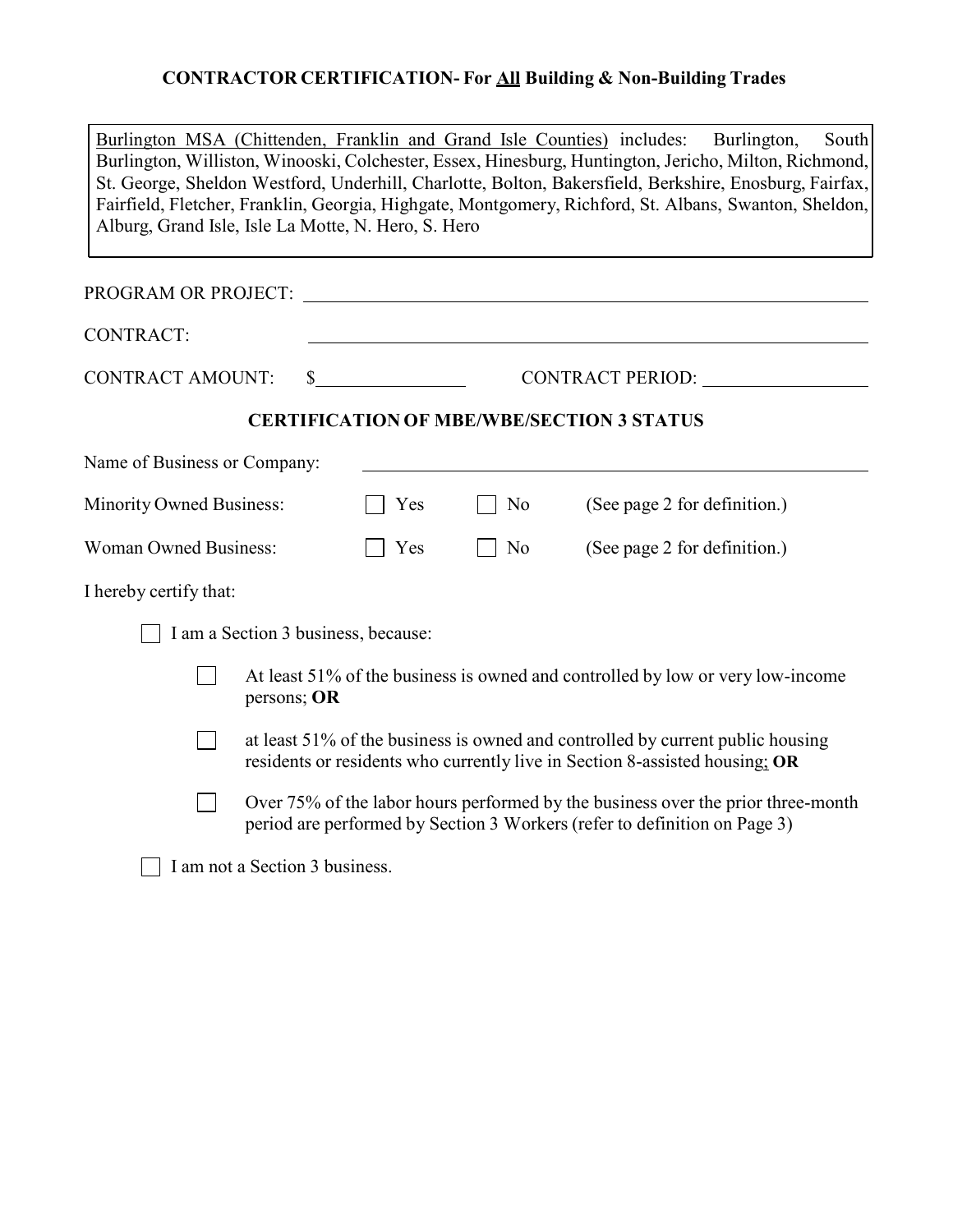#### **Business Concern Affirmation**

I affirm that the above statements (on the frontside of this form) are true, complete, and correct to the best of my knowledge and belief. I understand that businesses who misrepresent themselves as Section 3 business concerns and report false information to [insert name of recipient/grantee] may have their contracts terminated as default and be barred from ongoing and future considerations for contracting opportunities. I hereby certify, under penalty of law, that the following information is correct to the best of my knowledge.

| Print Name: |         |  |
|-------------|---------|--|
| Signature:  | . Iater |  |

\*Certification expires within six months of the date of signature

Information regarding Section 3 Business Concerns can be found at 24 CFR 75.5

# FOR ADMINISTRATIVE USE ONLY

Is the business a Section 3 business concern based upon their certification?  $\Box$ YES  $\Box$  NO

EMPLOYERS MUST RETAIN THIS FORM IN THEIR SECTION 3 COMPLIANCE FILE FOR FIVE YEARS.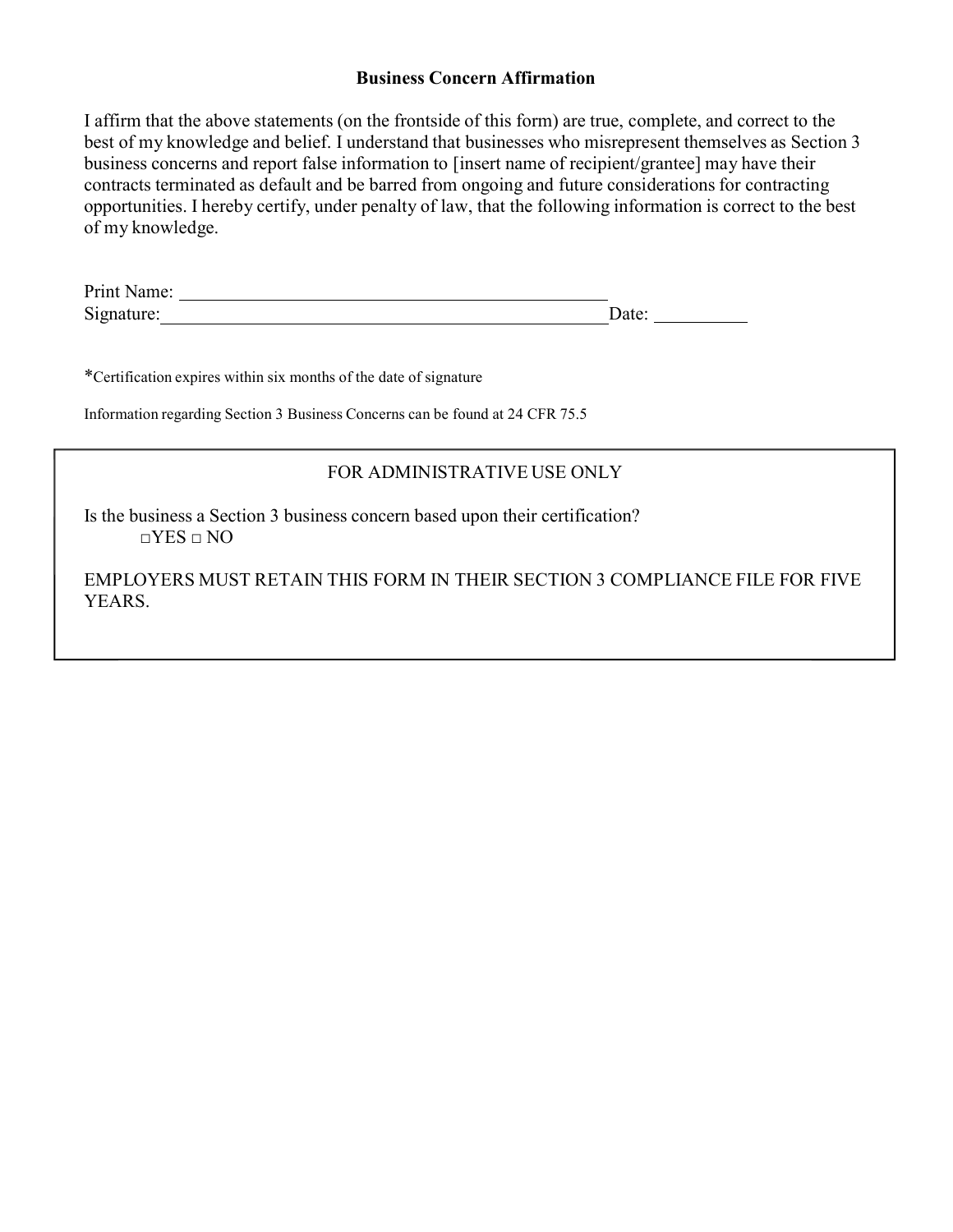#### **The City of Burlington**

#### **Section 3 Income Limits**

#### **Eligibility Guidelines**

The worker's income must be at or below the amount provided below for an individual (household of 1) regardless of actual household size.

Individual Income Limits

| <b>FY 2022</b><br><b>Income Limit Area</b>             | <b>Income Limits</b><br>Category               | FY 2022 Income<br><b>Limits</b> |
|--------------------------------------------------------|------------------------------------------------|---------------------------------|
| Burlington MSA (Chittenden,<br>Franklin and Grand Isle | <b>Extremely Low Income Limits</b><br>$(30\%)$ | \$22,550                        |
|                                                        | Very Low Income Limits<br>$(50\%)$             | \$37,600                        |
| Counties)                                              | Low Income Limits<br>$(80\%)$                  | \$60,100                        |

See https://www.huduser.gov/portal/datasets/il.html for most recent income limits.

Section 3 Worker Definition:

 A low or very low-income resident (the worker's income for the previous or annualized calendar year is below the income limit established by HUD); or Employed by a Section 3 business concern; or

A YouthBuild participant.

Targeted Section 3 Worker Definition:

Employed by a Section 3 business concern or

 Currently meets or when hired met at least one of the following categories as documented within the past five years:

- o A resident of public housing; or
- o A resident of other public housing projects or Section 8-assisted housing; or
- o A YouthBuild participant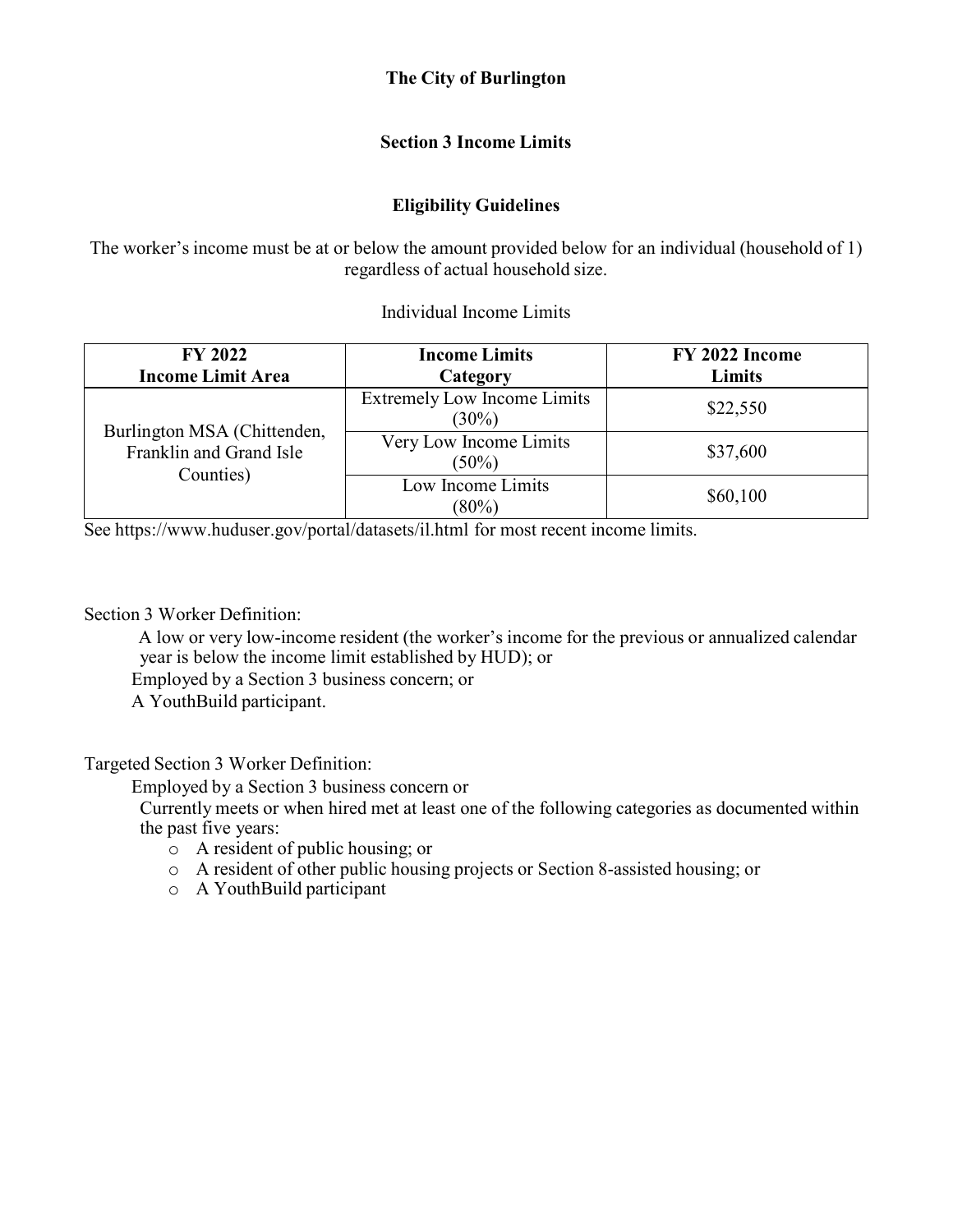#### **ATTACHMENT C: BURLINGTON STANDARD CONTRACT CONDITIONS FOR CONTRACTORS**

#### **1. DEFINITIONS:**

- **A.** The "Contract" shall mean the Contract between Contractor and the City to which these conditions apply and includes this Attachment C.
- **B.** The "Contractor" shall mean
- **C.** The "City" shall mean the City of Burlington, Vermont or any of its departments.
- **D.** The "Effective Date" shall mean the date on which the Contract becomes effective according to its terms, or if no effective date is stated, the date that all parties to it have signed.
- **E.** The "Parties" shall mean the parties to this Contract.
- **F.** The "Work" shall mean the services being provided by the Contractor, as provided in the Contract.
- **2. REGISTRATION:** The Contractor agrees to be registered with the Vermont Secretary of State's office as a business entity doing business in the State of Vermont at all times this Contract is effective. This registration must be complete prior to Contract execution.
- **3. INSURANCE:** Prior to beginning any work, the Contractor shall obtain the following insurance coverage from an insurance company registered and licensed to do business in the State of Vermont and having an A.M. Best insurance rating of at least A-, financial size category VII or greater (www.ambest.com). The certificate of insurance coverage shall be documented on forms acceptable to the City. Compliance with minimum limits and coverage, evidenced by a certificate of insurance showing policies and carriers that are acceptable to the City, must be received prior to the Effective Date of the Contract. The insurance policies shall provide that insurance coverage cannot be canceled or revised without thirty (30) days prior notice to the City. If this Contract extends to more than one year, evidence of continuing coverage must be submitted to the City on an annual basis. Copies of any insurance policies may be required. Each policy (with the exception of professional liability and worker's compensation) shall name the City as an additional insured for the possible liabilities resulting from the Contractor's actions or omissions. The liability insurance furnished by the Contractor is primary and non-contributory for all the additional insured.

The Contractor is responsible to verify and confirm in writing to the City that: (i) all subcontractors must comply with the same insurance requirements as the Contractor; (ii) all coverage shall include adequate protection for activities involving hazardous materials; and (iii) all work activities related to the Contract shall meet minimum coverage and limits.

No warranty is made that the coverage and limits listed herein are adequate to cover and protect the interests of the Contractor for the Contractor's operations. These are solely minimums that have been developed and must be met to protect the interests of the City.

**A.** General Liability And Property Damage: With respect to all operations performed by the Contractor, sub-contractors, agents or workers, it is the Contractor's responsibility to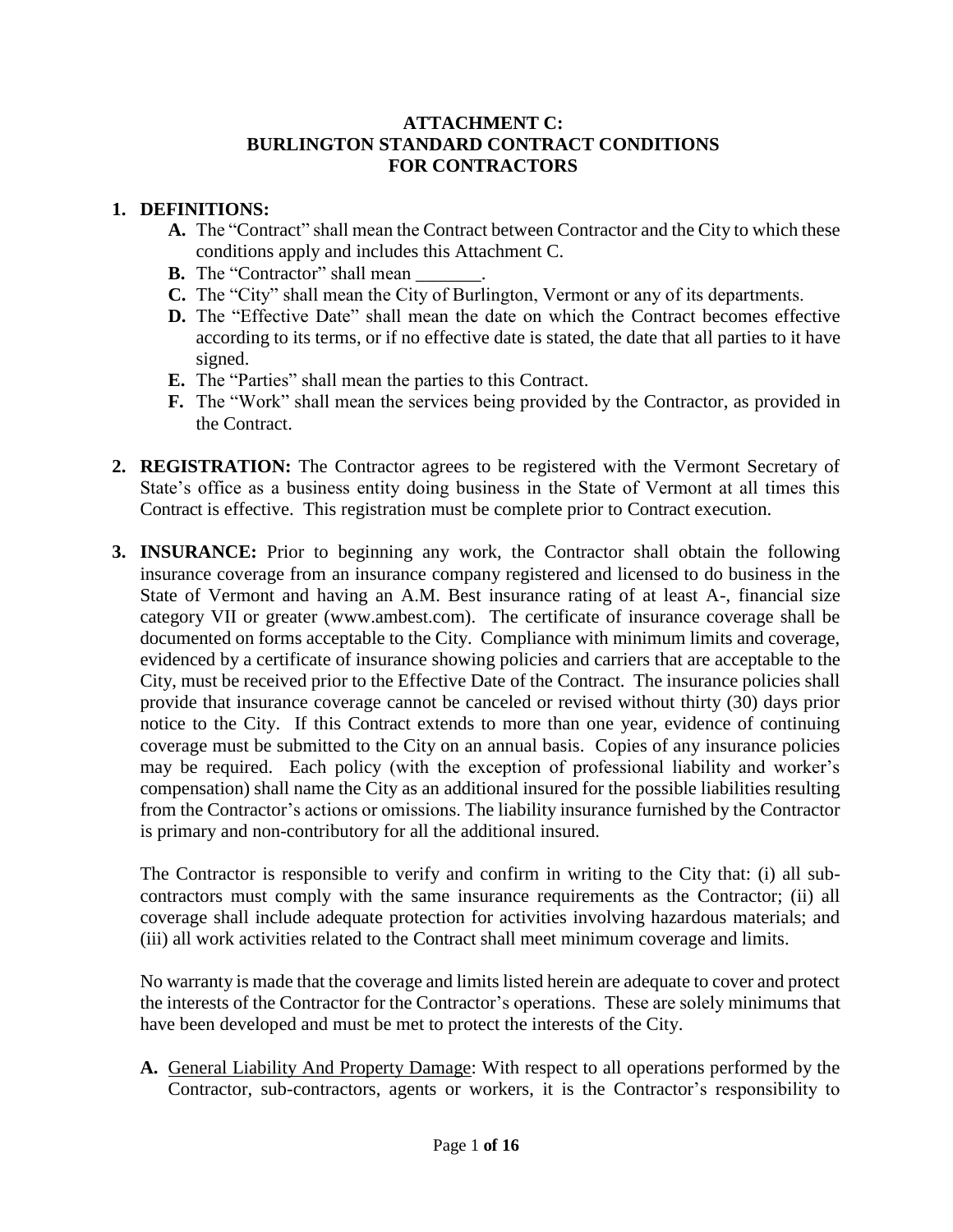ensure that general liability insurance coverage, on an occurrence form, provides all major divisions of coverage including, but not limited to:

- 1. Premises Operations
- 2. Independent Contractors'/Consultants' Protective
- 3. Products and Completed Operations
- 4. Personal Injury Liability
- 5. Medical Expenses

Coverage limits shall not be less than:

| 1. | General Aggregate             | \$2,000,000 |
|----|-------------------------------|-------------|
| 2. | Products-Completed/Operations | \$2,000,000 |
| 3. | Personal & Advertising Injury | \$1,000,000 |
| 4. | Each Occurrence               | \$1,000,000 |
| 5. | Damage to Rented Premises     | \$250,000   |
| 6. | Med. Expense (Any one person) | 5,000       |

**B.** Workers' Compensation: With respect to all operations performed, the Contractor shall carry workers' compensation insurance in accordance with the laws of the State of Vermont and ensure that all sub-contractors carry the same workers' compensation insurance for all work performed by them under this Contract. Minimum limits for Employer's Liability:

| 1. | Bodily Injury by Accident: | \$500,000 each accident                             |
|----|----------------------------|-----------------------------------------------------|
|    | Bodily Injury by Disease:  | $$500,000$ policy limit,<br>\$500,000 each employee |

#### **C.** Professional Liability Insurance:

- 1. General: The Consultant/Contractor shall carry appropriate professional liability insurance covering errors and omissions made during their performance of contractual duties with the following minimum limits:
	- (a) \$3,000,000 Annual Aggregate
	- (b) \$2,000,000 Per Occurrence
- 2. Deductibles: The Contractor is responsible for any and all deductibles.
- 3. Coverage: Prior to performing any work, the Contractor shall provide evidence of professional liability insurance coverage defined under this section. In addition, the Contractor shall maintain continuous professional liability coverage for the period of the Contract and for a period of five years following substantial completion of construction.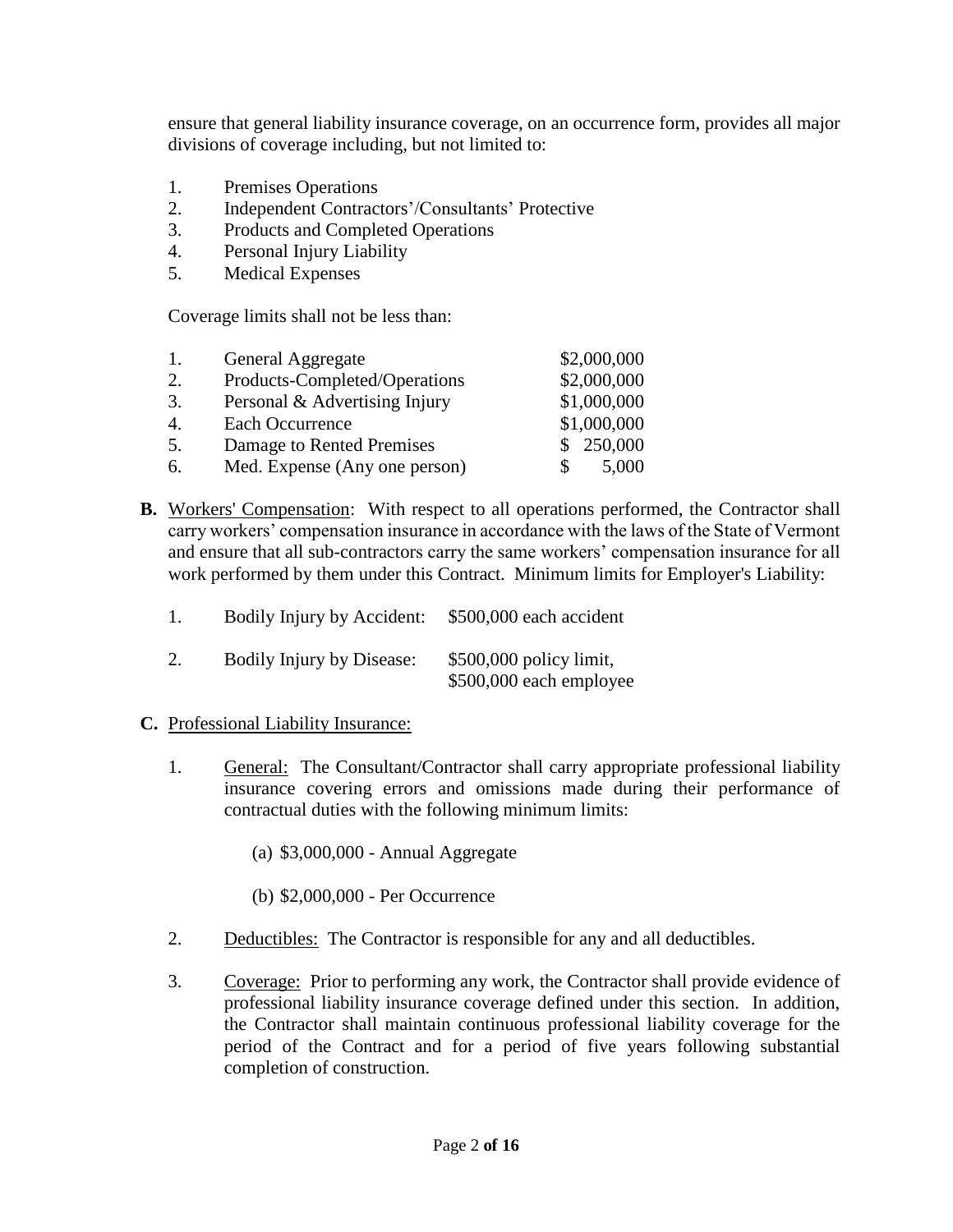- **D.** Automobile Liability: The Contractor shall carry commercial automobile liability insurance covering all motor vehicles, including owned, non-owned and hired, used in connection with the Contract. Each policy shall provide coverage with a limit not less than: \$1,000,000 Combined Single Limit for each occurrence.
- **E.** Valuable Papers And Records Insurance: The Contractor shall carry valuable papers insurance in a form and amount sufficient to ensure the restoration or replacement of any plans, drawings, field notes, or other information or data relating to the work, whether supplied by the City or developed by the Contractor, sub-contractor, worker, or agent, in the event of loss, impairment, or destruction. Such coverage shall remain in force until the final plans as well as all related materials have been delivered by the Contractor to, and accepted by, the City. Unless otherwise provided, Valuable Papers and Records Insurance shall provide coverage on an "individual occurrence" basis with limits in the amount of one hundred and fifty thousand dollars (\$150,000) when the insured items are in the Contractor's possession, and in the amount of forty thousand dollars (\$40,000) regardless of the physical location of the insured items.
- **F.** Umbrella Liability:
	- 1. \$1,000,000 Each Event Limit
	- 2. \$1,000,000 General Aggregate Limit
- **4. CONFLICT OF INTEREST:** The Contractor shall disclose in writing to the City any actual or potential conflicts of interest or any appearance of a conflict of interest by the Contractor, its employees or agents, or its sub-contractors, if any.
- **5. PLANS, RECORDS, AND AVAILABLE DATA:** The City agrees to make available, at no charge, for the Contractor's use all available data related to the Contract including any preliminary plans, maps, drawings, photographs, reports, traffic data, calculations, EDM, valuable papers, topographic survey, utility location plats, or any other pertinent public records.
- **6. PERSONNEL REQUIREMENTS AND CONDITIONS:** The Contractor shall employ only qualified personnel with appropriate and valid licensure, to the extent a license is required for the work performed. The City shall have the right to approve or disapprove key personnel assigned to administer activities related to the Contract.

Except with the approval of the City, during the life of the Contract, the Contractor shall not employ:

- 1. Any City employees who are directly involved with the awarding, administration, monitoring, or performance of the Contract or any project(s) that are the subjects of the Contract.
- 2. Any person so involved within one (1) year of termination of employment with the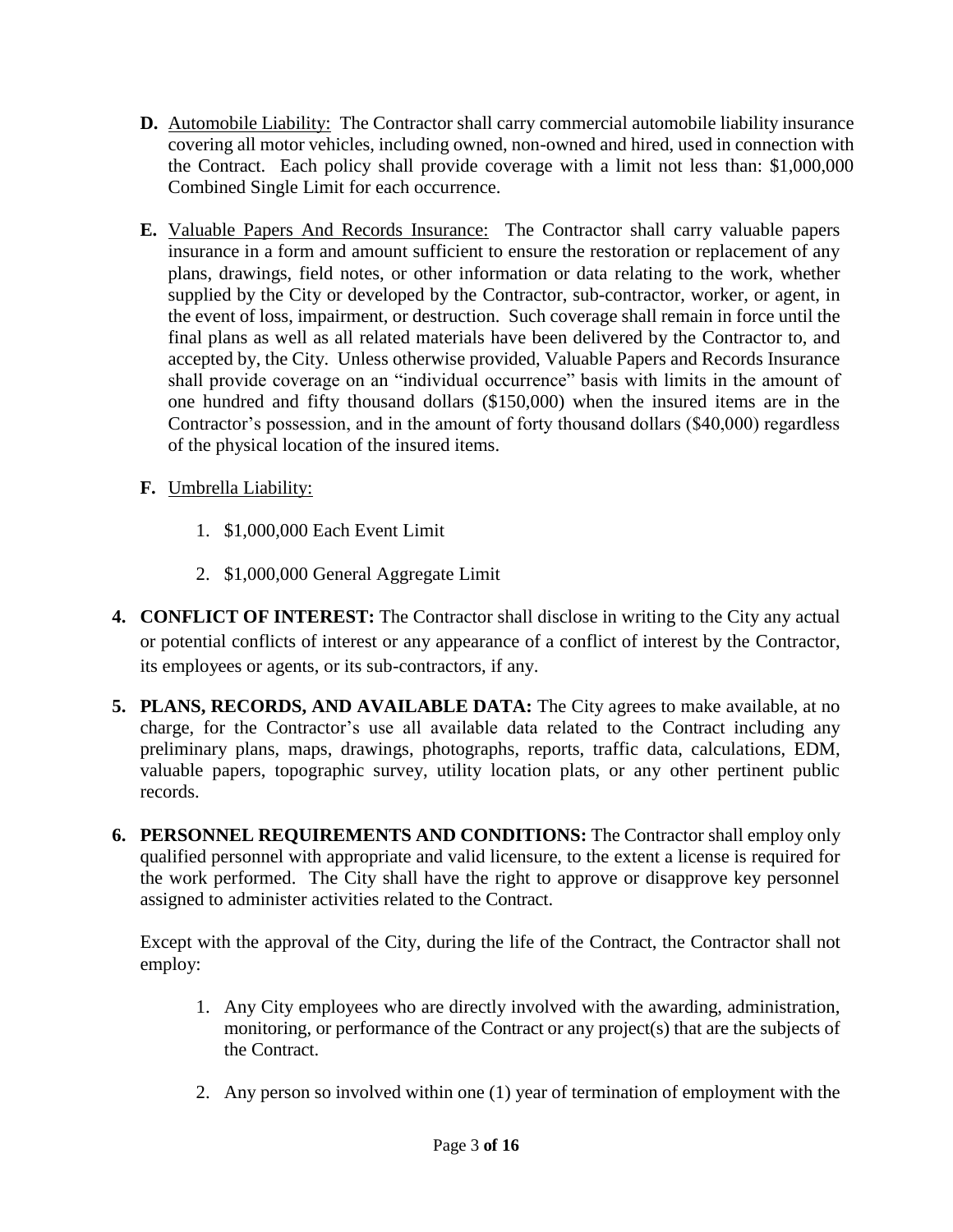City.

The Contractor warrants that no company or person has been employed or retained, other than a bona fide employee working solely for the Contractor, to solicit or secure this Contract, and that no company or person has been paid or has a contract with the Contractor to be paid, other than a bona fide employee working solely for the Contractor, any fee, commission, percentage, brokerage fee, gift, or any other consideration, contingent upon or resulting from the award or making of the Contract. For breach or violation of this warranty, the City shall have the right to annul the Contract, without liability to the City, and to regain all costs incurred by the City in the performance of the Contract.

The City reserves the right to require removal of any person employed by a Contractor, from work related to the Contract, for misconduct, incompetence, or negligence as determined by the City, in the due and proper performance of Contractor's duties, or for neglecting or refusing to comply with the requirements of the Contract.

- **7. PERFORMANCE:** Contractor warrants that performance of Work will conform to the requirements of this Contract. Contractor shall use that degree of ordinary care and reasonable diligence that an experienced and qualified provider of similar services would use acting in like circumstances and experience in such matters and in accordance with the standards, practices and procedures established by Contractor for its own business.
- **8. DESIGN STANDARDS:** Unless otherwise specifically provided for in the Contract, or directed in writing, Contractor services, studies or designs, that include or make reference to plans, specifications, special provisions, computations, estimates, or other data shall be in conformance with applicable City, state, and federal specifications, manuals, codes or regulations, including supplements to or revisions thereof, adopted prior to or during the duration of this Contract. In case of any conflict with the guidelines referenced, the Contractor is responsible to identify and follow any course of direction provided by the City.
- **9. RESPONSIBILITY FOR SUPERVISION:** The Contractor shall assume primary responsibility for general supervision of Contractor employees and their sub-Contractors for all work performed under the Contract and shall be solely responsible for all procedures, methods of analysis, interpretation, conclusions and contents of work performed under the Contract. The Contractor shall be responsible to the City for all acts or omissions of its sub-contractors and any other person performing work under this Contract.
- **10. UTILITIES:** Whenever a facility or component of a private, public, or cooperatively-owned utility will be affected by any proposed construction, the Contractor will counsel with the City, plus achieve any necessary contacts and discussions with the affected owners, regarding any requirement necessary for revisions of facilities or existing installations, both above and below ground. Any such installations must be completely and accurately exhibited on any detail sheets or plans. The Contractor shall inform the City, in writing, of any such contacts and the results thereof.
- **11. INSPECTION OF WORK:** The City shall, at all times, have access to the Contractor's work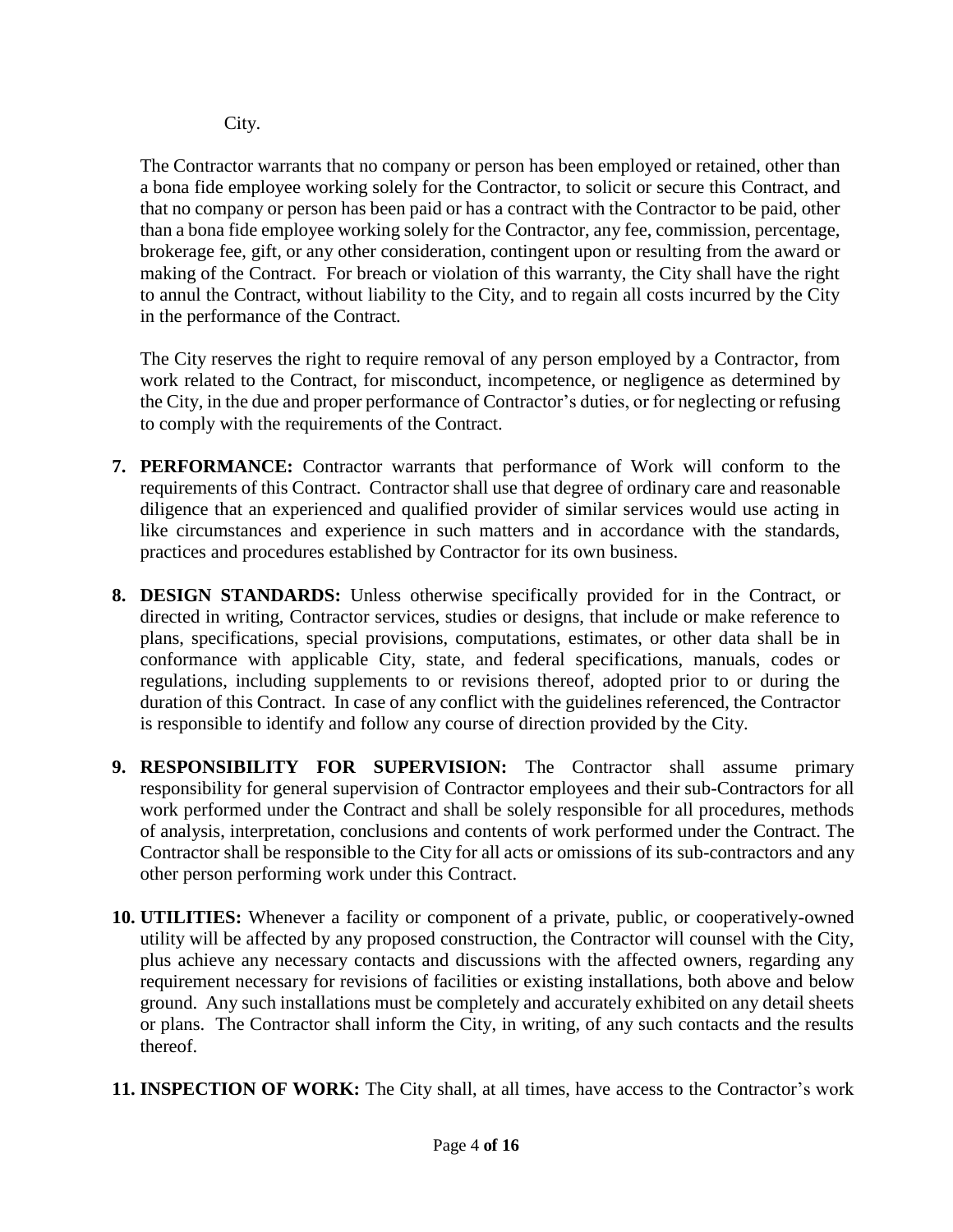for the purposes of inspection, accounting, and auditing, and the Contractor shall provide whatever access is considered necessary to accomplish such inspections. At any time, the Contractor shall permit the City or representative for the City the opportunity to inspect any plans, drawings, estimates, specifications, or other materials prepared or undertaken by the Contractor pursuant to the Contract, as well as any preparatory work, work-in-progress, or completed work at a field site, where applicable.

Conferences, visits to a site, or an inspection of the work, may be held at the request of any involved party or by representatives of the City.

**12. REVIEWS AND ACCEPTANCES:** All preliminary and detailed designs, plans, specifications, estimates or other documents prepared by the Contractor, shall be subject to review and endorsement by the City.

Approval for any inspections or sequences of progress of work shall be documented by letters, memoranda or other appropriate written means.

A frequency for formal reviews shall be set forth in the Contract. Informal reviews, conducted by the City will be performed as deemed necessary. The Contractor shall respond to all official comments regardless of their source. The Contractor shall supply the City with written copies of all correspondence relating to formal and informal reviews.

No acceptance shall relieve a Contractor of their professional obligation to correct any defects or errors in their work at their own expense.

- **13. PUBLIC RELATIONS:** Whenever it is necessary to perform work in the field, particularly with respect to reconnaissance, the Contractor will endeavor to maintain good relations with the public and any affected property owners. Personnel employed by or representing the Contractor shall conduct themselves with propriety. The Contractor agrees to inform property owners and/or tenants, in a timely manner, if there is need for entering upon private property as an agent of the City, in accordance with 19 V.S.A. § 35 and §.503, to accomplish the work under the Contract. The Contractor agrees that any work will be done with minimum damage to the land and disturbance to the owner. Upon request of the Contractor, the City shall furnish a letter of introduction to property owners soliciting their cooperation and explaining that the Contractor is acting as an agent of the City.
- **14. ACKNOWLEDGEMENTS:** Acknowledgment of the City's support must be included in any and all publications, renderings and project publicity, including audio/visual materials developed under this Contract.

# **15. APPEARANCES:**

**A.** Hearings and Conferences: The Contractor shall provide services required by the City and necessary for furtherance of any work covered under the Contract. These services shall include appropriate representation at design conferences, public gatherings and hearings, and appearances before any legislative body, commission, board, or court, to justify,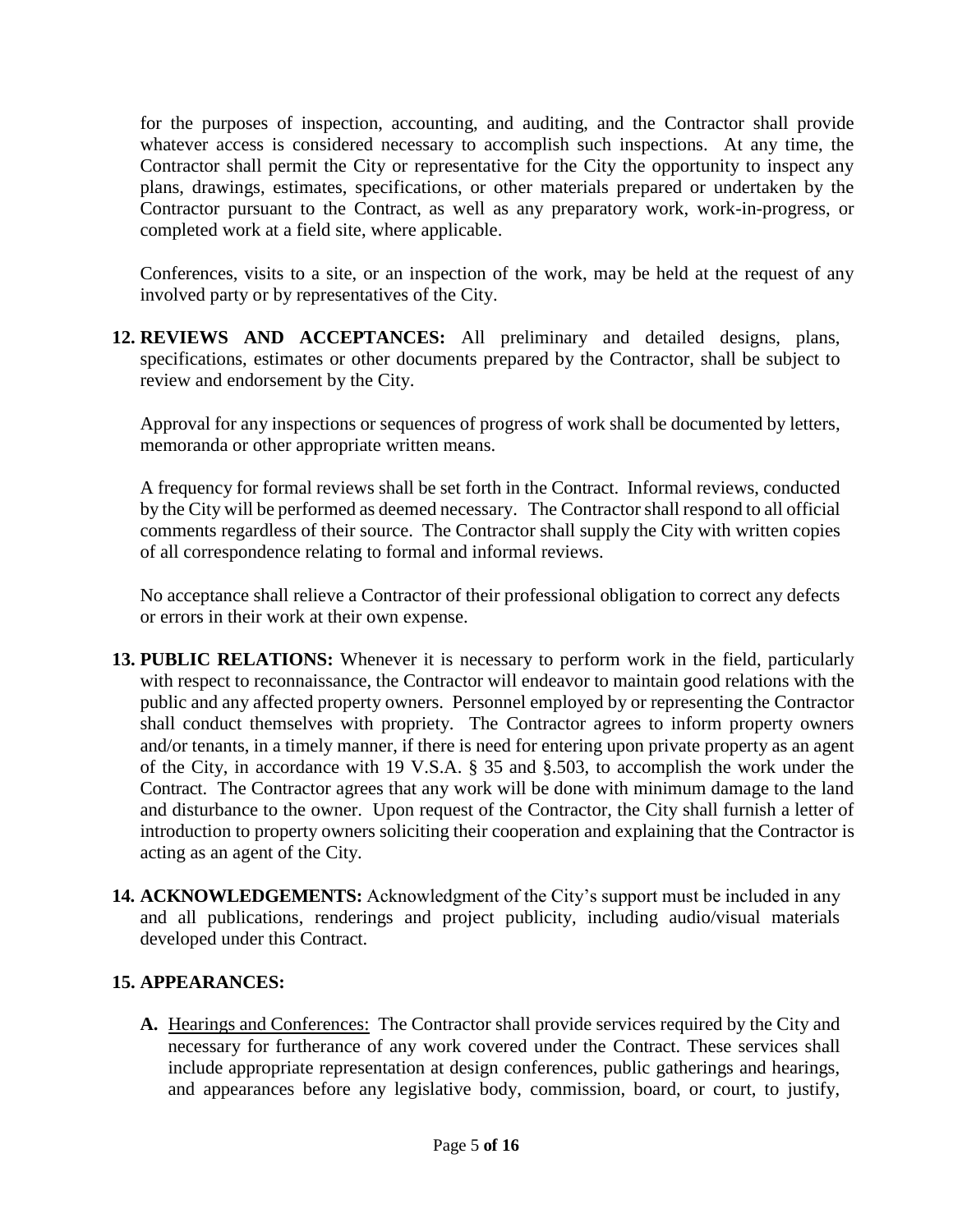explain and defend its contractual services covered under the Contract.

The Contractor shall perform any liaison that the City deems necessary for the furtherance of the work and participate in conferences with the City, at any reasonable time, concerning interpretation and evaluation of all aspects covered under the Contract.

The Contractor further agrees to participate in meetings with the City and any other interested or affected participant, for the purpose of review or resolution of any conflicts pertaining to the Contract.

The Contractor shall be equitably paid for such services and for any reasonable expenses incurred in relation thereto in accordance with the Contract.

- **B.** Appearance as Witness: If and when required by the City, the Contractor, or an appropriate representative, shall prepare and appear for any litigation concerning any relevant project or related contract, on behalf of the City. The Contractor shall be equitably paid, to the extent permitted by law, for such services and for any reasonable expenses incurred in relation thereto, in accordance with the Contract.
- **16. PAYMENT PROCEDURES:** The City shall pay, or cause to be paid, to the Contractor or the Contractor's legal representative payments in accordance with the Contract. All payments will be made in reliance upon the accuracy of all representations made by the Contractor, whether in invoices, progress reports, emails, or other proof of work. When applicable, for the type of payment specified in the Contract, the progress report shall summarize actual costs and any earned portion of fixed fee.

All invoices and correspondence shall indicate the applicable project name, project number and the Contract number. When relevant, the invoice shall further be broken down in detail between projects.

When applicable, for the type of payment specified in the Contract, expenses for meals and travel shall be limited to the current approved in-state rates, as determined by the State of Vermont's labor contract, and need not be receipted. All other expenses are subject to approval by the City and must be accompanied with documentation to substantiate their charges.

No approval given or payment made under the Contract, shall be conclusive evidence of the performance of the Contract, either wholly or in part thereof, and no payment shall be construed to be acceptance of defective work or improper materials.

The City agrees to pay the Contractor and the Contractor agrees to accept, as full compensation, for performance of all services rendered and expenses incurred, the fee specified in the Contract.

Upon completion of all services covered under the Contract and payment of the agreed upon fee, the Contract with its mutual obligations shall end.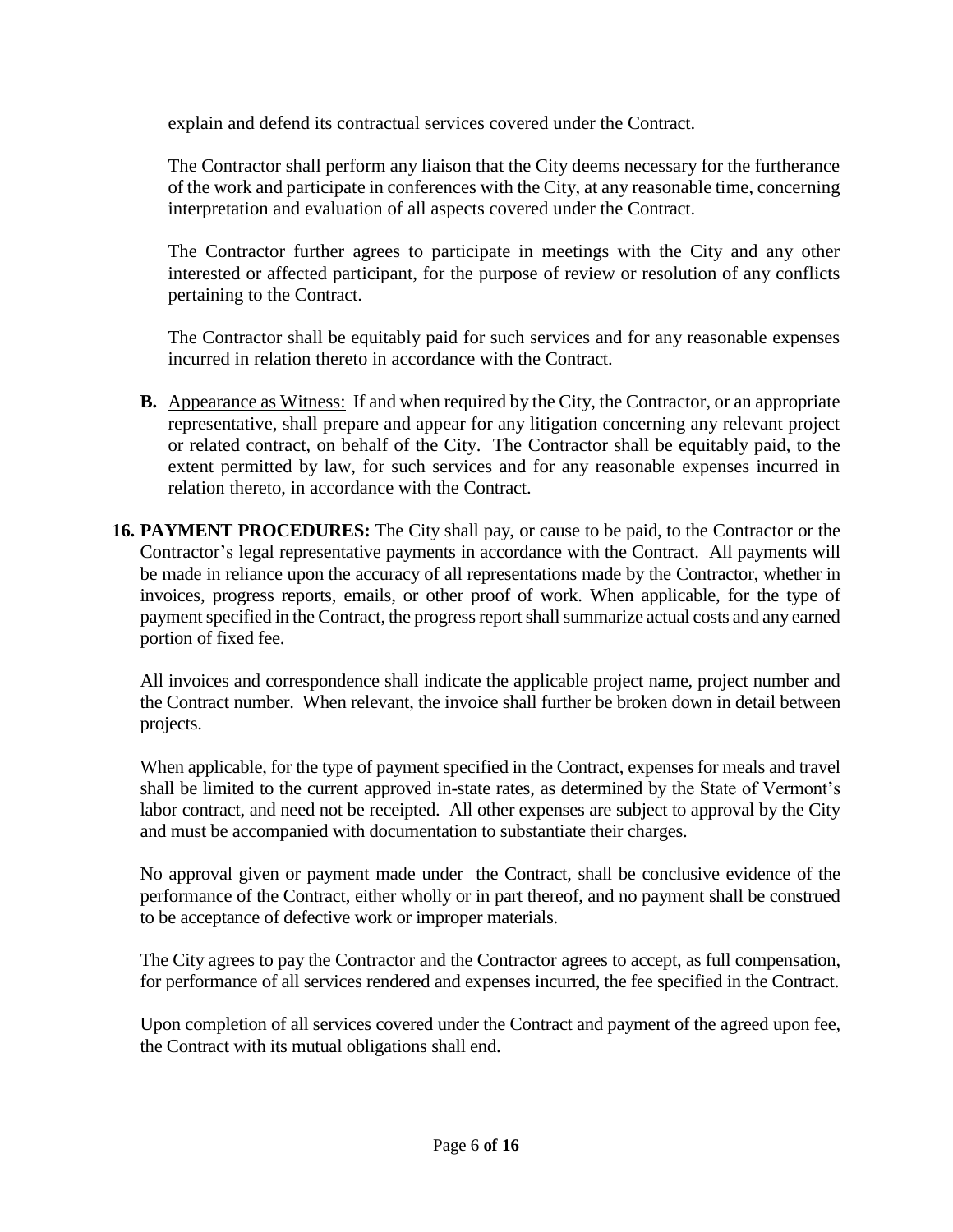- **17. DUTY TO INFORM CITY OF CONTRACT DOCUMENT ERRORS:** If Contractor knows, or has reasonable cause to believe, that a clearly identifiable error or omission exists in the Contract Documents, including but not limited to unit prices and rate calculations, Contractor shall immediately give the City written notice thereof. Contractor shall not cause or permit any Work to be conducted which may relate to the error or omission without first receiving written notice by the City that City representatives understand the possible error or omission and have approved of modifications to the Contract Documents or that Contractor may proceed without any modification being made to Contract Documents.
- **18. NON-APPROPRIATION:** The obligations of the City under this Contract are subject to annual appropriation by the Burlington City Council. If no funds or insufficient funds are appropriated or budgeted to support continuation of payments due under this Contract, the Contract shall terminate automatically on the first day of the fiscal year for which funds have not been appropriated. The Parties understand and agree that the obligations of the City to make payments under this Contract shall constitute a current expense of the City and shall not be construed to be a debt or a pledge of the credit of the City. The decision whether or not to budget and appropriate funds during each fiscal year of the City is within the discretion of the Mayor and City Council of the City. The City shall deliver written notice to Contractor as soon as practicable of any non-appropriation, and Contract Contractor shall not be entitled to any payment or compensation of any kind for work performed after the City has delivered written notice of non-appropriation.
- **19. CHANGES AND AMENDMENTS:** No changes or amendments to the Work of the Contract shall be effective unless documented in writing and signed by authorized representatives of the City and the Contractor.
- **20. EXTENSION OF TIME:** The Contractor agrees to prosecute the work continuously and diligently and no charges or claims for damages shall be made by the Contractor for delays or hindrances, from any cause whatsoever, during the progress of any portion of services specified in the Contract. Such delays or hindrances, if any, may be compensated for by an extension of time for such reasonable period as the City may decide. Time extensions shall be granted by amendment, only for excusable delays, such as delays beyond the control of the Contractor and without the fault or negligence of the Contractor.

# **21. PUBLIC HEALTH EMERGENCY:**

- **A.** Compliance with Mandates and Guidance: The Contractor is advised that public health emergencies—meaning public health emergencies, as declared by the City, the State of Vermont, or the Federal Government—may introduce significant uncertainty into the project. The Contractor must comply with all local, state, federal orders, directives, regulations, guidance, advisories during a public health emergency. Contractor shall adhere to the below provisions and consider public health emergencies as it develops project schedules and advances the Work.
- **B.** Creation of Public Health Emergency Plan: For any work performed on-site at a City location, the Contractor shall create a public health emergency plan acceptable to the City.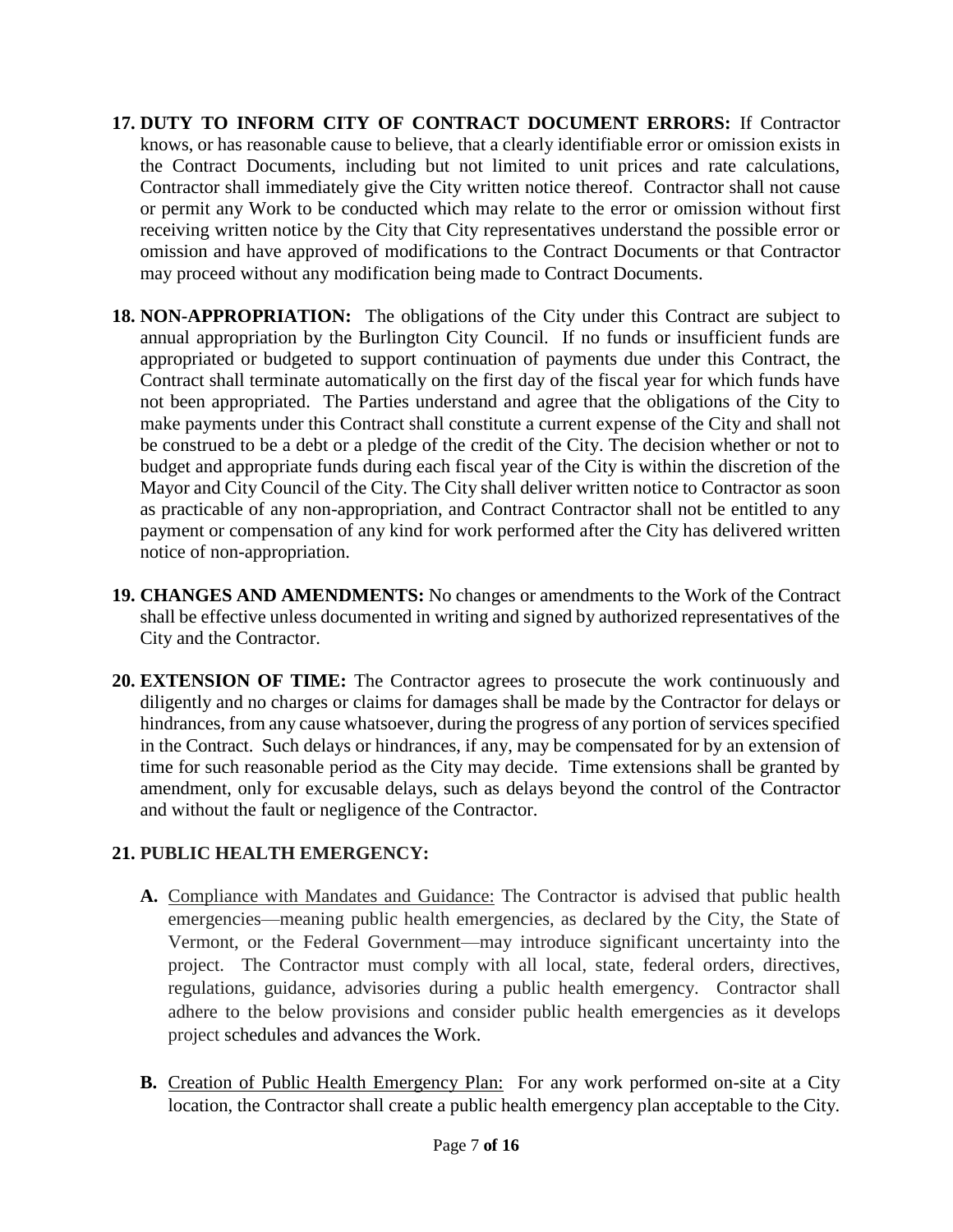The Contractor shall be responsible for following this plan and ensuring that the project or site is stable and in a safe and maintainable condition.

- a. Public Health Emergency Plan: The Public Health Emergency Plan will contain:
	- i. Measures to manage risk and mitigate potential impacts to the health and safety of the public, the City and Contractor's workers;
	- ii. Explicit reference to any health and safety performance standards and mandates provided by the City, the State of Vermont, the Federal government, or other relevant governmental entities;
	- iii. A schedule for possible updates to the plan as standards and mandates change; and
	- iv. Means to adjust the schedule and sequence of work should the emergency change in nature or duration.
- b. Review and Acceptance of Plan:
	- i. Contractor must provide the plan to the City by the Effective Date of this Contract or by one (1) week prior to the commencement of on-site activities, whichever is later.
	- ii. The City shall have sole discretion to require changes to the plan.
	- iii. The City may revisit the plan at any time to verify compliance with obligations that arise under a state of emergency.
- **C.** Enforcement & Stoppage of Work: Contractor fails to comply with either 1) the approved public health emergency plan, or 2) any local, state, federal orders, directives, regulations, guidance, or advisories during a public health emergency, the City may stop Work under the Contract until such failure is corrected. Such failure to comply shall constitute a breach of the Contract.

Upon stoppage of work, the City may allow Work to resume, at a time determined by the City, under this Contract if such failure to comply is adequately corrected. The City shall have sole discretion in determining if Contractor has adequately corrected its failure to comply with the above.

If Contractor's breach of Contract has not been cured within seven (7) days after notice to stop Work from the City, then City may terminate this Contract, at its discretion.

- **D.** City Liability Relating to Potential Delays: If a public health emergency is declared, the City will not be responsible for any delays related to the sequence of operations or any expenses or losses incurred as a result of any delays. Any delays related to a public health emergency will be excusable, but will not be compensable.
- **22. FORCE MAJEURE:** Neither Party to this Contract shall be liable to the other for any failure or delay of performance of any obligation under this Contract to the extent the failure or delay is caused by acts of God, public health emergencies, epidemics, acts of the public enemy, acts of superior governmental authority, weather conditions, riots, rebellion, sabotage, or any other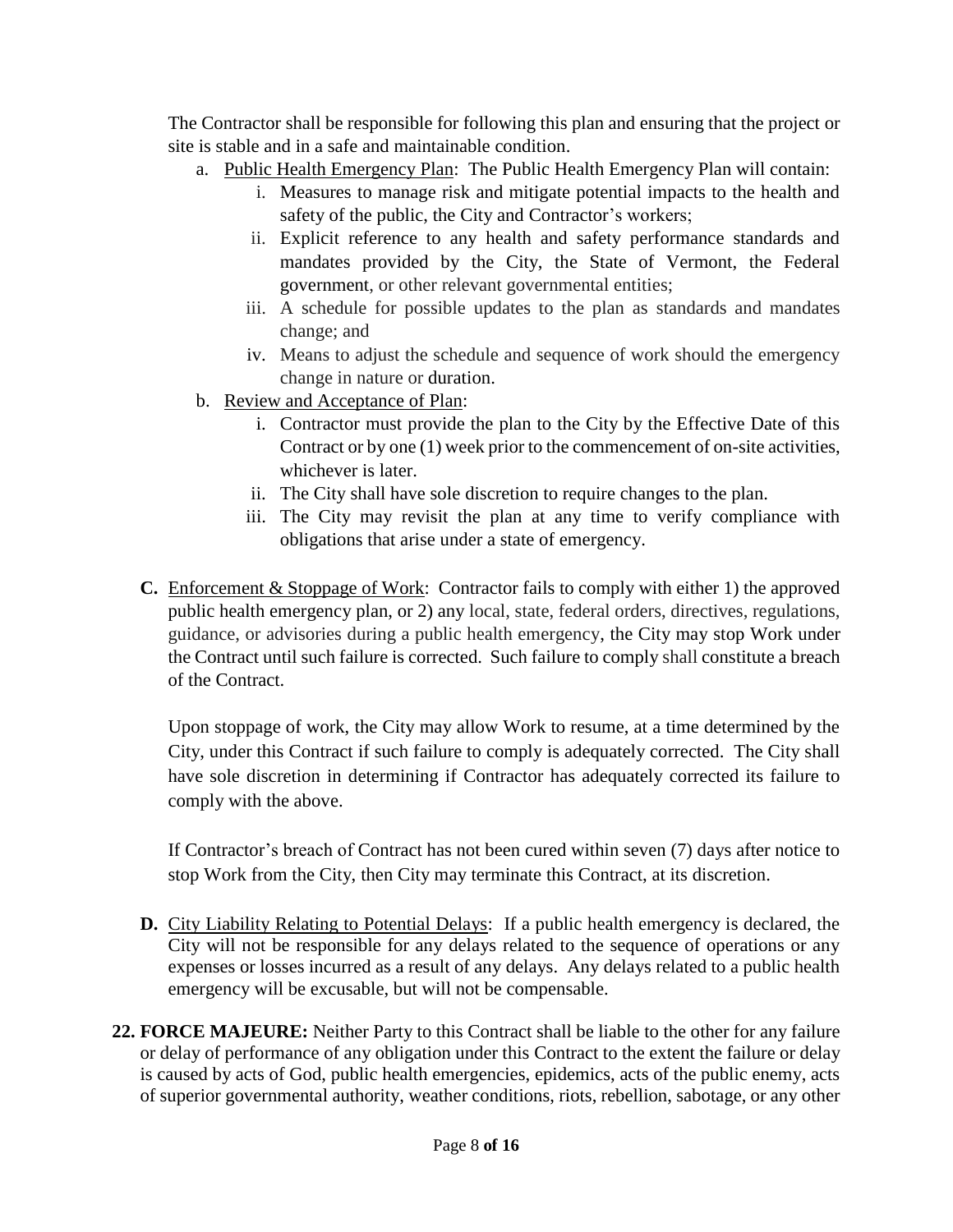circumstances for which it is not responsible or which is not under its control ("Force Majeure"). To assert Force Majeure, the nonperforming party must prove that a) it made all reasonable efforts to remove, eliminate, or minimize the cause of delay or damage, b) diligently pursued performance of its obligations, c) substantially fulfilled all obligations that could be fulfilled, and d) timely notified the other part of the likelihood or actual occurrence of a Force Majeure event. If any such causes for delay are of such magnitude as to prevent the complete performance of the Contract within two (2) years of the originally scheduled completion date, either Party may by written notice request to amend or terminate the Contract. The suspension of any obligations under this section shall not cause the term of this Contract to be extended and shall not affect any rights accrued under this Contract prior to the occurrence of the Force Majeure. The Party giving notice of the Force Majeure shall also give notice of its cessation.

#### **23. PAYMENT FOR EXTRA WORK, ADDITIONAL SERVICES OR CHANGES:** The City may, in writing, and without invalidating the Contract, require changes resulting from revision or abandonment of work already performed by the Contractor or changes in the scope of work.

The value of such changes, to the extent not reflected in other payments to the Contractor, shall be incorporated in an amendment and be determined by mutual agreement. Any adjustments of this nature shall be executed under the appropriate fee established in the Contract, based on the adjusted quantity of work.

No changes for which additional fee payment is claimed shall be made unless pursuant to a written order from the City, and no claim for payment shall be valid unless so ordered.

The Contractor agrees to maintain complete and accurate records, in a form satisfactory to the City for all time devoted directly to same by Contractor employees. The City reserves the right to audit the records of the Contractor related to any extra work or additional services. Any such services rendered shall be subject, in all other respects, to the terms of the Contract. When changes are so ordered, no additional work shall be performed by the Contractor until a Contract amendment has been fully executed, unless written notice to proceed is issued by the City. Any claim for extension of time that may be necessitated as a result of extra work or additional services and changes shall be given consideration and evaluated insofar as it directly relates to the change.

**24. FAILURE TO COMPLY WITH TIME SCHEDULE:** If the City is dissatisfied because of slow progress or incompetence in the performance of the Work in accordance with the schedule for completion of the various aspects of construction, the City shall give the Contractor written notice in which the City shall specify in detail the cause of dissatisfaction. Should the Contractor fail or refuse to remedy the matters complained of within five days after the written notice is received by the Contractor, the City shall have the right to take control of the Work and either make good the deficiencies of the Contractor itself or direct the activities of the Contractor in doing so, employing such additional help as the City deems advisable. In such events, the City shall be entitled to collect from the Contractor any expenses in completing the Work. In addition, the City may withhold from the amount payable to the Contractor an amount approximately equal to any interest lost or charges incurred by the City for each calendar day that the Contractor is in default after the time of completion stipulated in the Contract Documents.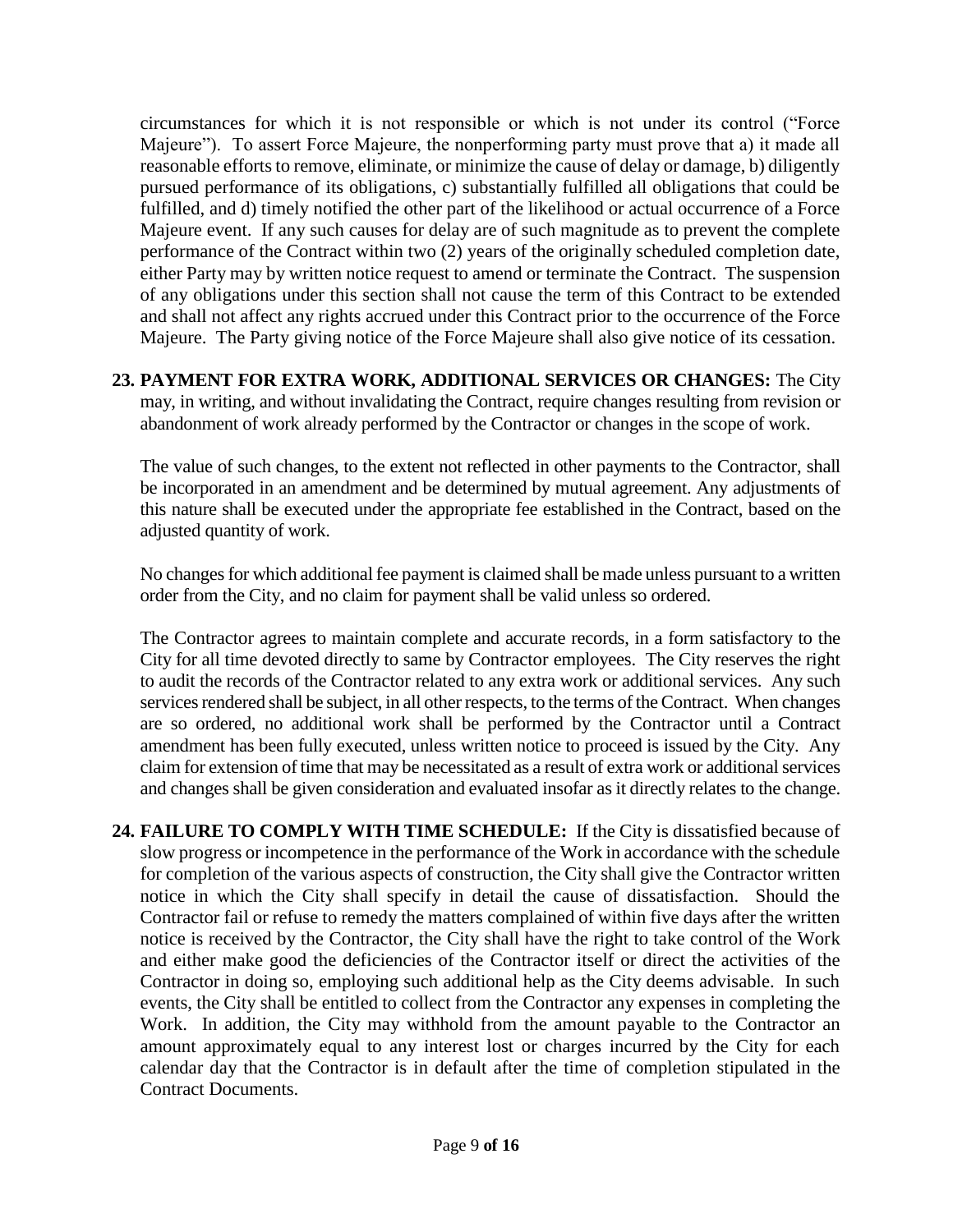- **25. RETURN OF MATERIALS:** Contractor agrees that at the expiration or termination of this Contract, it shall return to City all materials provided to it during its engagement on behalf of City.
- **26. ACCEPTANCE OF FINAL PAYMENT; RELEASE:** Contractor's acceptance of the final payment shall be a release in full of all claims against the City or its agents arising out of or by reason of the Work. Any payment, however, final or otherwise, shall not release the Contractor or their sureties from any obligations under the Contract Documents or any performance or payment bond.
- **27. OWNERSHIP OF THE WORK:** The Contractor agrees that the ownership of all studies, data sheets, survey notes, subsoil information, drawings, tracings, estimates, specifications, proposals, diagrams, calculations, EDM and other material prepared or collected by the Contractor, hereafter referred to as "instruments of professional service", shall become the property of the City as they are prepared and/or developed during execution of the Contract. The Contractor agrees to allow the City access to all "instruments of professional service" at any time. The Contractor shall not copyright any material originating under the Contract without prior written approval of the City. No publications or publicity of the work, in part or in total, shall be made without the express written agreement of the City, except that Contractor may in general terms use previously developed instruments of professional service to describe its abilities for a project in promotional materials.
- **28. PROPRIETARY RIGHTS:** The Parties under the Contract hereby mutually agree that, if patentable discoveries or inventions should result from work performed by the Contractors under the Contract, all rights accruing from such discoveries or inventions shall be the sole property of the Contractor. The Contractor, however, agrees to and does hereby grant to the City an irrevocable, nonexclusive, non-transferable, and royalty-free license to the manufacture, use, and disposition of any discovery or invention that may be developed as a part of the Work under the Contract.
- **29. PUBLIC RECORDS:** The Contractor understands that any and all records related to and acquired by the City, whether electronic, paper, or otherwise recorded, are subject to the Vermont Public Records Act and that the determination of how those records must be handled is solely within the purview of City. The Contractor shall identify all records that it considers to be trade secrets as that term is defined by subsection  $317(c)(9)$  of the Vermont Public Records Act and shall also identify all other records it considers to be exempt under the Act. It is not sufficient to merely state generally that the record is proprietary or a trade secret or is otherwise exempt. Particular records, pages or section which are believed to be exempt must be specifically identified as such and must be separated from other records with a convincing explanation and rationale sufficient to justify each exemption from release consistent with Section 317 of Title 1 of the Vermont Statutes Annotated.
- **30. RECORDS RETENTION AND ACCESS:** The Contractor agrees to retain, in its files, and to produce to the City—within the time periods requested—all books, documents, Electronic Data Media (EDM), accounting records, and other records produced or acquired by the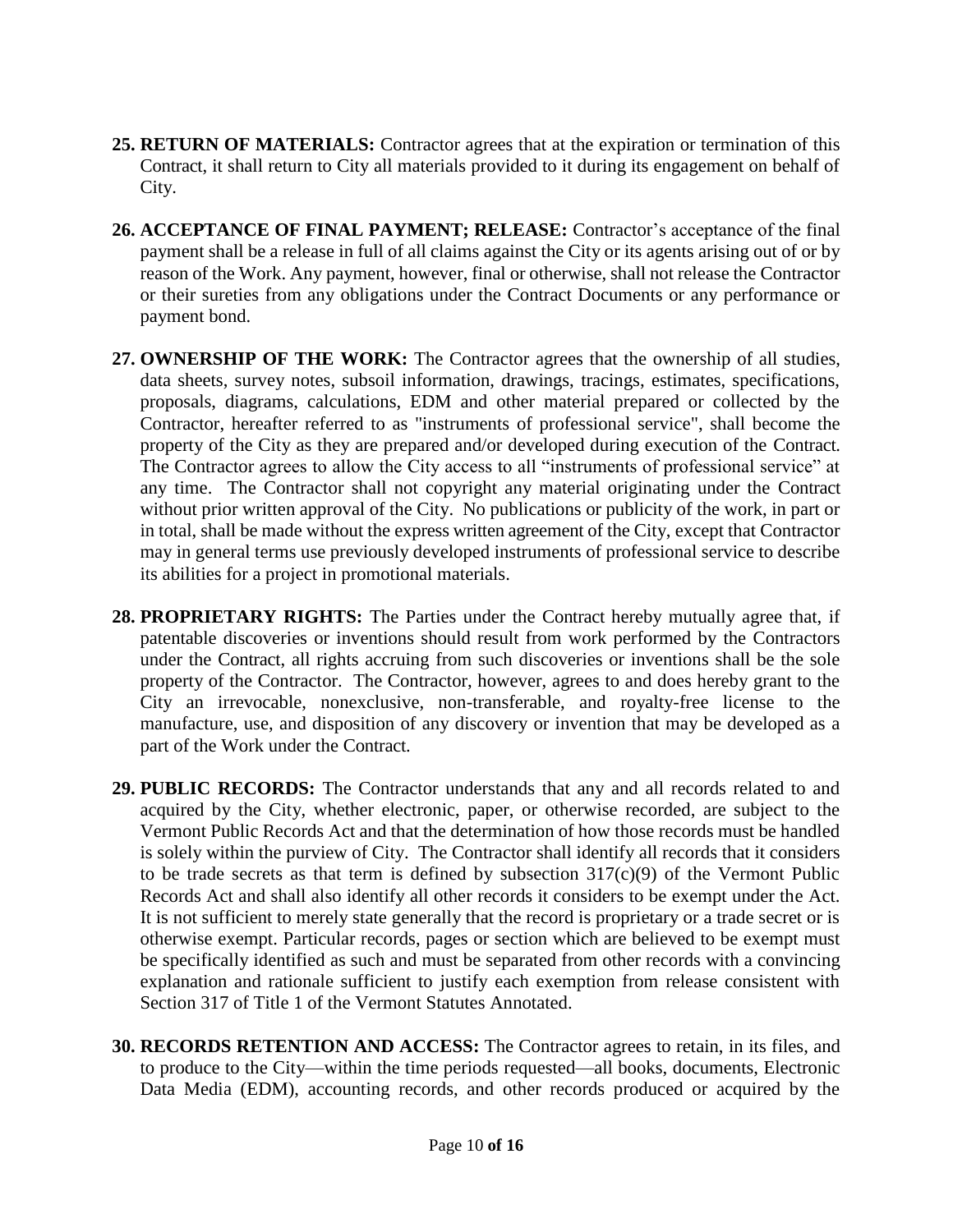Contractor in the performance of this Contract which are related to the City, at any time during this Contract and for a period of at least three (3) years after its completion or termination. In addition, if any audit, claim, or litigation is commenced before the expiration of that three (3) year period, the records shall be retained until all related audits, claims, or litigation are resolved. The Contractor further agrees that the City shall have access to all the above information for the purpose of review and audit during the Contract period and anytime within the aforementioned retention period. Copies of all of the above referenced information shall be provided to the City, if requested, in the format in which the records were obtained, created, or maintained, such that their original use and purpose can be achieved. Contractor, sub-Contractors, or their representatives performing work related to the Contract, are responsible to ensure that all data and information created or stored on EDM is secure and can be duplicated and used if the EDM mechanism is subjected to power outage, obsolescence, or damage.

- **31. CONTRACT DISPUTES:** In the event of a dispute between the parties to this Contract each party will continue to perform its obligations unless the Contract is terminated in accordance with these terms.
- **32. SETTLEMENTS OF MISUNDERSTANDINGS:** To avoid misunderstandings and litigation, it is mutually agreed by all Parties that the **[Head of Department]** shall act as referee on all questions arising under the terms of the Contract and that the decision of the **[Head of**] **Department** in such cases shall be binding upon both Parties.
- **33. CITY'S OPTION TO TERMINATE:** The Contract may be terminated in accordance with the following provisions, which are not exclusive:
	- **A.** Termination for Convenience: At any time prior to completion of services specified under the Contract, the City may terminate the Contract for any reason by submitting written notice via certified or registered mail to the Contractor, not less than fifteen (15) days prior to the termination date, of its intention to do so. If the termination is for the City's convenience, payment to the Contractor will be made promptly for the amount of any fees earned to the date of the notice of termination and costs of materials obtained in preparation for Work but not yet installed or delivered, less any payments previously made. However, if a notice of termination is given to a Contractor prior to completion of twenty (20) percent of the estimated services, as set forth in the approved Work Schedule and Progress Report, the Contractor will be reimbursed for that portion of any reasonable and necessary expenses incurred to date of the notice of termination that are in excess of the amount earned under its approved fee to the date of said termination. Such requests for reimbursement shall be supported with factual data and shall be subject to the City's approval. The Contractor shall make no claim for additional compensation against the City by reason of such termination.
	- **B.** Termination for Cause:
		- i. Breach: Contractor shall be in default if Contractor fails in any manner to fully perform and carry out each and all conditions of this Contract, including, but not limited to, Contractor's failure to begin or to prosecute the Work in a timely manner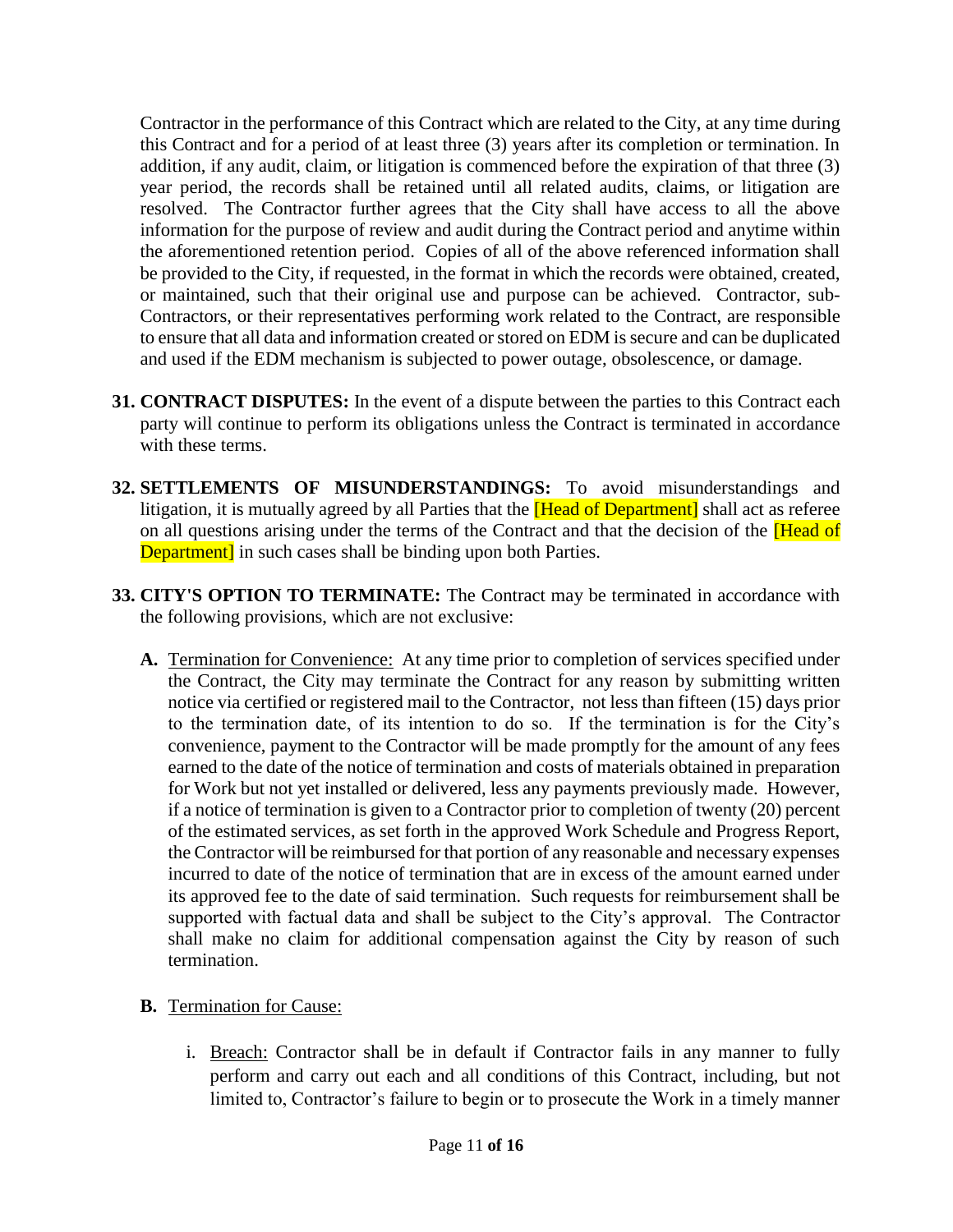or to make progress as to endanger performance of this Contract; failure to supply a sufficient number of properly skilled employees or a sufficient quantity of materials of proper quality; failure to perform the Work unsatisfactorily as determined by the City; failure to neglect or refuse to remove materials; or in the event of a breach of warranty with respect to any materials, workmanship, or performance guaranty. Contractor will not be in default for any excusable delays as provided in Sections 19- 21.

The City may give Contractor written notice of such default. If Contractor does not cure such default or provide a plan to cure such default which is acceptable to the City within the time permitted by the City, then the City may terminate this contract for cause.

- ii. Proceedings for Relief of Debtors: If a federal or state proceeding for relief of debtors is undertaken by or against Contractor, or if Contractor makes an assignment for the benefit of creditors, then the City may immediately terminate this contract.
- iii. Dishonest Conduct: If Contractor engages in any dishonest conduct related to the performance or administration of this Contract then the City may immediately terminate this contract.
- iv. Cover: In the event the City terminates this contract as provided in this section, the City may procure, upon such terms and in such manner as the City may deem appropriate, services similar in scope and level of effort to those so terminated, and Contractor shall be liable to the City for all of its costs and damages, including, but not limited to, any excess costs for such services, interest, or other charges the City incurs to cover.
- v. Rights and Remedies Not Exclusive: The rights and remedies of the City provided in this section shall not be exclusive and are in addition to any other rights and remedies provided by law or under this Contract.
- **34. GENERAL COMPLIANCE WITH LAWS:** The Contractor and any sub-contractor approved under this Contract shall comply with all applicable Federal, State and local laws, including but not limited to the Burlington Livable Wage Ordinance, the Non-Outsourcing Ordinance, and the Union-Deterrence Ordinance and shall provide the required certifications attesting to compliance with these ordinances (see attached ordinances and certifications).

Provisions of the Contract shall be interpreted and implemented in a manner consistent with each other and using procedures that will achieve the intent of both Parties. If, for any reason, a provision in the Contract is unenforceable or invalid, that provision shall be deemed severed from the Contract, and the remaining provisions shall be carried out with the same force and effect as if the severed provisions had never been a part of the Contract.

**35. CIVIL RIGHTS AND EQUAL EMPLOYMENT OPPORTUNITY:** During performance of the Contract, the Contractor will not discriminate against any employee or applicant for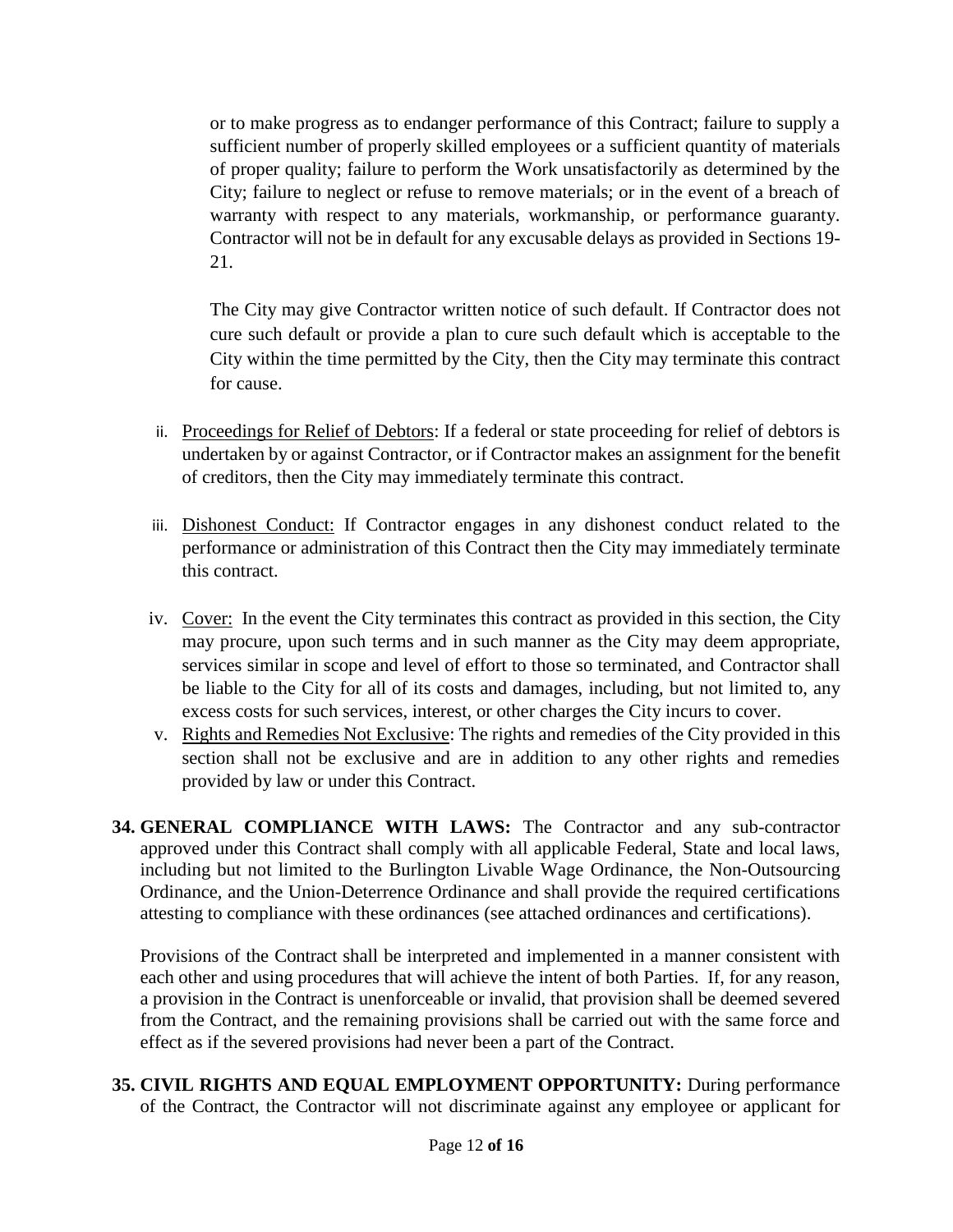employment because of religious affiliation, race, color, national origin, place of birth, ancestry, age, sex, sexual orientation, gender identity, marital status, veteran status, disability, HIV positive status, crime victim status, or genetic information. Contractor, and any subcontractors, shall comply with any Federal, State, or local law, statute, regulation, Executive Order, or rule that applies to it or the services to be provided under this contract concerning equal employment, fair employment practices, affirmative action, or prohibitions on discrimination or harassment in employment.

- **36. CHILD SUPPORT PAYMENTS:** By signing the Contract, the Contractor certifies, as of the date of signing the Contract, that the Contractor (a) is not under an obligation to pay child support; or (b) is under such an obligation and is in good standing with respect to that obligation; or (c) has agreed to a payment plan with the Vermont Office of Child Support Services and is in full compliance with that plan. If the Contractor is a sole proprietorship, the Contractor's statement applies only to the proprietor. If the Contractor is a partnership, the Contractor's statement applies to all general partners with a permanent residence in Vermont. If the Contractor is a corporation, this provision does not apply.
- **37. TAX REQUIREMENTS:** By signing the Contract, the Contractor certifies, as required by law under 32 VSA, Section 3113, that under the pains and penalties of perjury, that the Contractor is in good standing with respect to payment, or in full compliance with a plan to pay, any and all taxes due the State of Vermont as of the date of signature on the Contract.

#### **38. INDEMNIFICATION:**

- **A.** Indemnification by Contractor: Except for the active negligence or willful misconduct of the City, or any of its boards, officers, agents, employees, assigns and successors in interest, Contractor undertakes and agrees to defend, indemnify and hold harmless the City and any of its boards, officers, agents, employees, assigns, and successors in interest from and against all suits and causes of action, claims, losses, demands and expenses, including, but not limited to, attorney's fees (both in house and outside counsel) and cost of litigation (including all actual litigation costs incurred by the City, including but not limited to, costs of experts and Contractors), damages or liability of any nature whatsoever, for death or injury to any person, including Contractor's employees and agents, or damage or destruction of any property of either party hereto or of third parties, arising in any manner by reason of the negligent acts, errors, omissions or willful misconduct incident to the performance of this Contract by Contractor or its subcontractors of any tier.
- **B.** Notice of Claims & City's Right to Participate: If the City, its officers, agents, or employees are notified of any claims asserted against it to which this indemnification provision may apply, the City shall immediately thereafter notify the Contractor in writing that a claim to which the indemnification provision may apply has been filed. Contractor shall immediately retain counsel and otherwise provide a complete defense against the entire claim or suit. The City retains the right to participate, at its own expense, in the defense of any claim, and to approve all proposed settlements of clams to which this provision applies.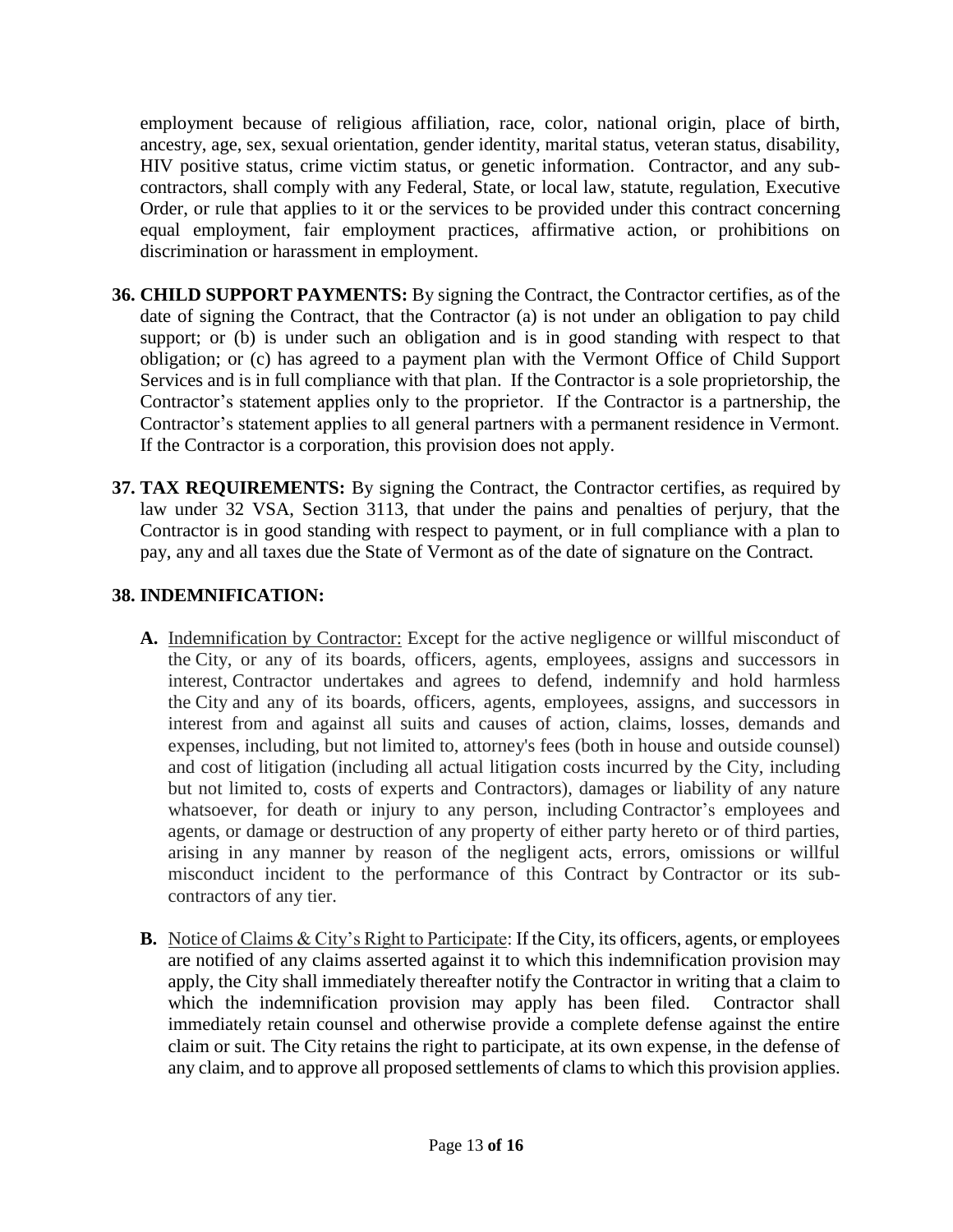- **C.** City's Rights and Remedies: Rights and remedies available to the City under this provision are cumulative of those provided for elsewhere in this Contract and those allowed under the laws of the United States and the State of Vermont.
- **D.** No Indemnification by City: Under no conditions shall the City be obligated to indemnify the Contractor or any third party, nor shall the City be otherwise liable for expenses or reimbursement including attorney's fees, collection costs, or other costs of the Contractor or any third party.
- **39. NO GIFTS OR GRATUITIES:** The Contractor shall not make any payment or gift or donation of substantial value to any elected official, officer, employee, or agent of the City during the term of this Contract.
- **40. ASSIGNMENT:** Contractor shall not sublet or assign this Work, or any part of it, without the written consent of the City. If any sub-contractor is approved, Contractor shall be responsible and liable for all acts or omissions of that sub-contractor for any Work performed. If any subcontractor is approved, Contractor shall be responsible to ensure that the sub-contractor is paid as agreed and that no lien is placed on any City property.
- **41. TRANSFERS, SUBLETTING, ETC:** The Contractor shall not assign, sublet, or transfer any interest in the work, covered by this Contract, without prior written consent of the City, and further, if any sub-contractor participates in any work involving additional services, the estimated extent and cost of the contemplated work must receive prior written consent of the City. The approval or consent to assign or sublet any portion of the work, shall in no way relieve the Contractor of responsibility for the performance of that portion of the work so transferred. The form of the sub-contractor's contract shall be as developed by the Contractor and approved by the City. The Contractor shall ensure that insurance coverage exists for any operations to be performed by any sub-contractor as specified in the insurance requirements section of this Contract.

The services of the Contractor, to be performed under the Contract, shall not be transferred without written authorization of the City. Any authorized sub-contracts shall contain all of the same provisions contained in and attached to the original Contract with the City.

- **42. CONTINUING OBLIGATIONS:** The Contractor agrees that if because of death, disability, or other occurrences, it becomes impossible to effectively perform its services in compliance with the Contract, neither the Contractor nor its surviving members shall be relieved of their obligations to complete the Contract unless the City agrees to terminate the Contract because it determines that the Contractor is unable to satisfactorily execute the Contract.
- **43. INTERPRETATION & IMPLEMENTATION:** Provisions of the Contract shall be interpreted and implemented in a manner consistent with each other and using procedures that will achieve the intent of both Parties.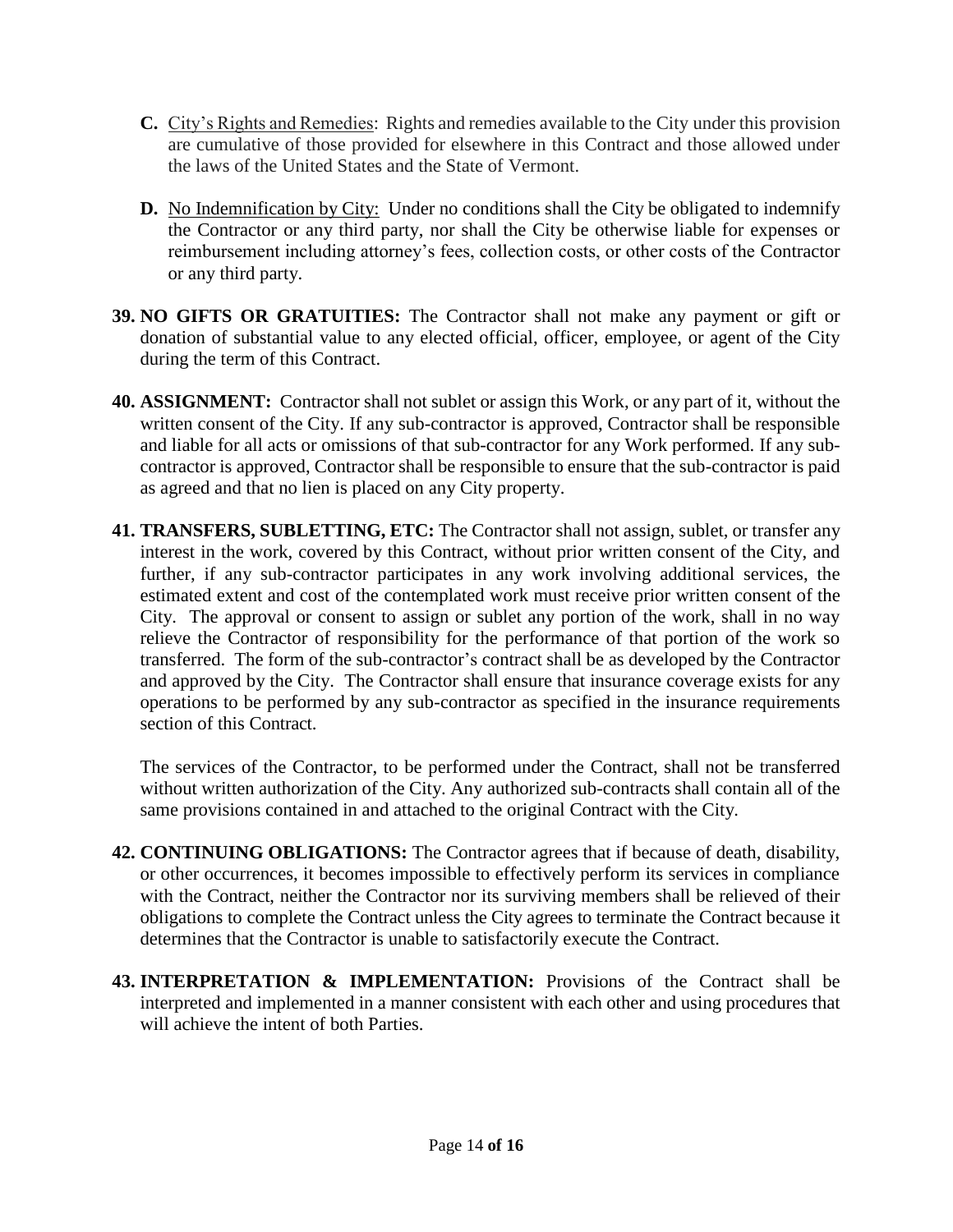- **44. ARM'S LENGTH:** This Contract has been negotiated at arm's length, and any ambiguity in any of its terms or provisions shall be interpreted in accordance with the intent of the Parties and not against or in favor of either the City or Contractor.
- **45. RELATIONSHIP:** The Contractor is an independent contractor and shall act in an independent capacity and not as officers or employees of the City. To that end, the Contractor shall determine the method, details, and means of performing the work, but will comply with all legal requirements in doing so. The Contractor shall provide its own tools, materials, or equipment. The Parties agree that neither the Contractor nor its principal(s) or employees are entitled to any employee benefits from the City. Contractor understands and agrees that it and its principal(s) or employees have no right to claim any benefits under the Burlington Employee Retirement System, the City's worker's compensation benefits, health insurance, dental insurance, life insurance, or any other employee benefit plan offered by the City. The Contractor agrees to execute any certifications or other documents and provide any certificates of insurance required by the City and understands that this Contract is conditioned on its doing so, if requested.

The Contractor understands and agrees that it is responsible for the payment of all taxes on the above sums and that the City will not withhold or pay for Social Security, Medicare, or other taxes or benefits or be responsible for any unemployment benefits.

- **46. CHOICE OF LAW:** Vermont law, and rules and regulations issued pursuant thereto, shall be applied in the interpretation, execution, and enforcement of this Contract. Any provision included or incorporated herein by reference which conflicts with said laws, rules, and regulations shall be null and void. Any provision rendered null and void by operation of this provision shall not invalidate the remainder of this Contract to the extent capable of execution.
- **47. JURISDICTION:** All suits or actions related to this Contract shall be filed and proceedings held in the State of Vermont.
- **48. BINDING EFFECT AND CONTINUITY:** This Contract shall be binding upon and shall inure to the benefit of the Parties, their' respective heirs, successors, representatives, and assigns. If a dispute arises between the Parties, each Party will continue to perform its obligations under this Contract during the resolution of the dispute, until the Contract is terminated in accordance with its terms.
- **49. SEVERABILITY:** The invalidity or unenforceability of any provision of this Contract, shall not affect the validity or enforceability of any other provision, which shall remain in full force and effect, provided that the Parties can continue to perform their obligations under this Contract in accordance with the intent of this Contract.
- **50. ENTIRE CONTRACT & AGREEMENT:** This Contract constitutes the entire Contract, agreement, and understanding of the Parties with respect to the subject matter of this Contract. Prior or contemporaneous additions, deletions, or other changes to this Contract shall not have any force or effect whatsoever, unless embodied herein.
- **51. APPENDICES:** The City may attach to these conditions appendices containing various forms